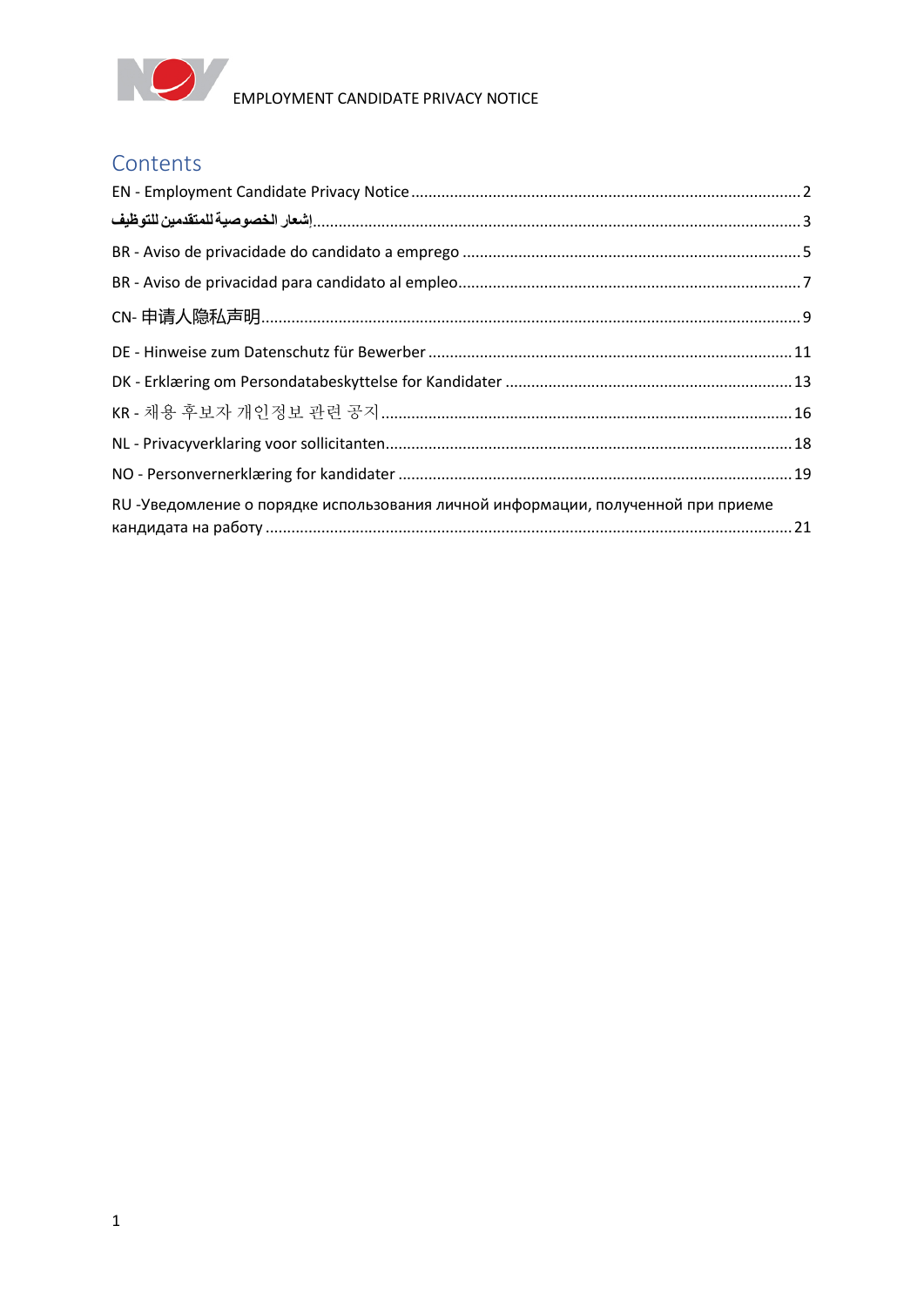

# <span id="page-1-0"></span>EN - Employment Candidate Privacy Notice

National Oilwell Varco and its subsidiaries, «NOV», respect your privacy and are committed to protecting your personal data. This notice is aimed at informing you of how and why your personal data will be used, namely for the purposes of the recruitment exercise, and how long it will be retained for.

For all inquiries and complaints regarding the security and privacy of your data please contact our Data Protection Manager:  $dpm@nov.com$  (please do not send applications to this inbox)

#### **PERSONAL DATA WE COLLECT**

In connection with your application, we will collect, use and store the following categories of personal data about you:

- The data you have provided to us in your curriculum vitae (CV) and the personal data contained in your covering letter.
- The data you have provided on our application form and any data you provide us during interviews at our premises.
- Any personal data provided to us about you by your referees (if applicable).

#### **HOW IS YOUR DATA COLLECTED?**

We collect personal data about candidates from the following sources:

- You, the candidate.
- Your named referees.
- From publicly accessible sources.

#### **DATA COLLECTION PURPOSE**

The collected data will be used solely for the selection process. This process may include the following:

- Assess your skills, qualifications, and suitability for the role.
- Carry out background and reference checks, where applicable.
- Communicate with you about the recruitment process.
- Keep records related to our hiring processes.
- Comply with legal or regulatory requirements.

After your application, you will have access to the Portal, within which you will have an insight into your personal data. A hyperlink to the Portal will be sent in the confirmation e-mail you'll get after applying for a position.

You may ask for the correction and update of your data at any time, deny your previous consent for the processing of your data, or fully delete your profile.

#### **If you do not provide personal data**

If you do not provide personal data when requested, which is necessary for us to consider your application (such as evidence of qualifications or work history), we may not be able to process your application further.

#### **HOW WE USE PARTICULARLY SENSITIVE PERSONAL DATA**

We will use your sensitive personal data only in so far as we are permitted by Law to do so :

- We will use data about your disability status to consider whether we need to provide appropriate adjustments during the recruitment process, for example whether adjustments need to be made during a test or interview.
- We will use data about your nationality or ethnicity, to assess whether a work permit and a visa will be necessary for the role.

#### **DATA SHARING**

All our third-party service providers and other entities in the group are required to take appropriate security measures to protect your personal data in line with our policies. We only permit them to process your personal data for specified purposes and in accordance with our instructions.

#### **DATA SECURITY**

We have put in place appropriate security measures to prevent your personal data from being accidentally lost, used or accessed in an unauthorised way, altered or disclosed. We limit access to your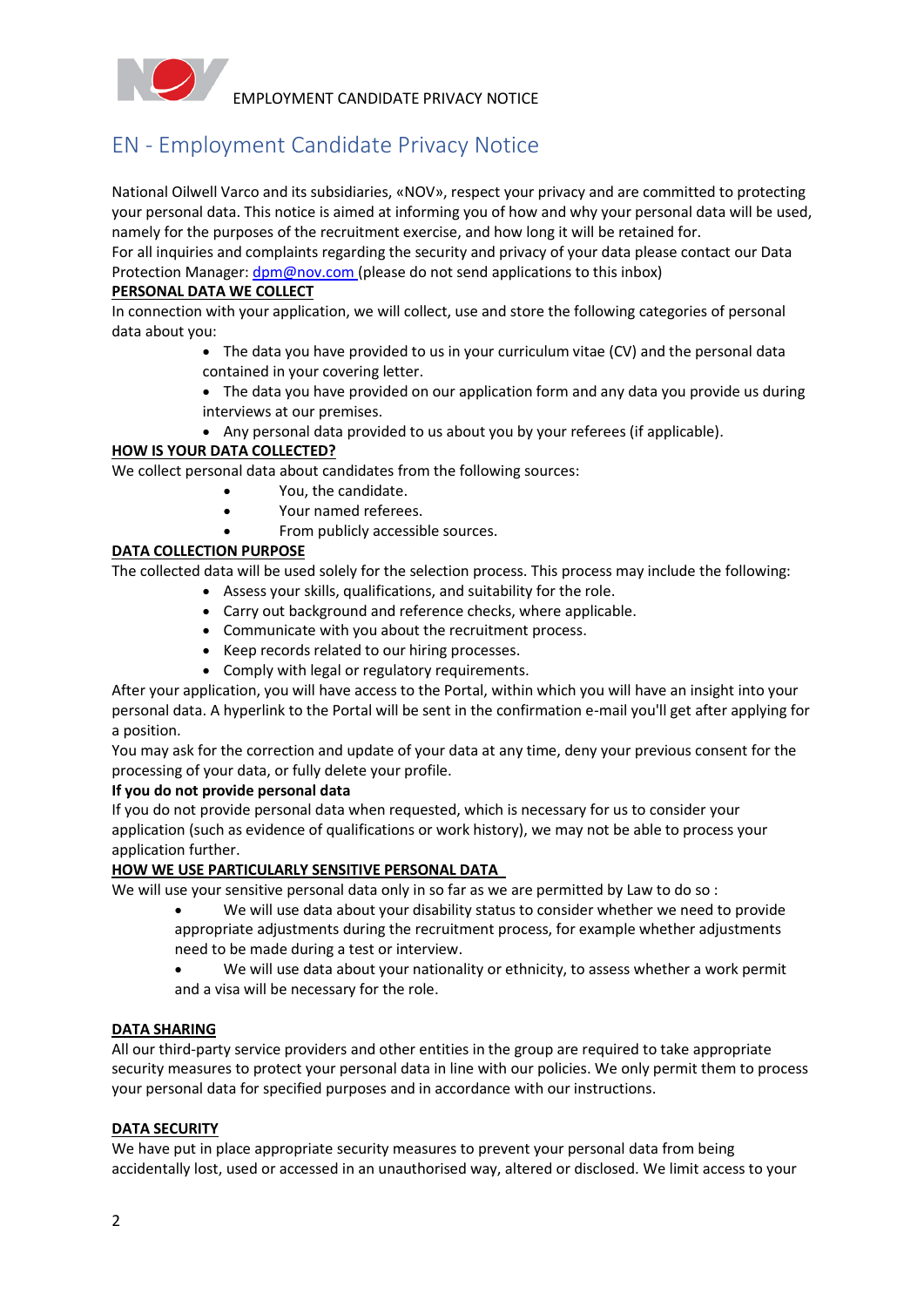

personal data to those employees, agents, contractors and other third parties who have a business needto-know. More details may be obtained from our website privacy notice or by contacting the Data Protection Manager.

#### **DATA RETENTION**

If you are unsuccessful, we will retain your personal data for a period of one year after your last application date and upon your consent. If at any time you'd like to withdraw your application/s and/or change/delete your information, you may do so by accessing your profile.

We retain your personal data for that period so that we can show, in the event of a legal claim, that we have not discriminated against candidates on prohibited grounds and that we have conducted the recruitment exercise in a fair and transparent way. We further retain such personal data in case a similar role becomes vacant for which you will be a fitting candidate. Please ensure that your data is kept up to date at all times by logging into the online system. After this period, we will securely destroy your personal data in accordance with our data retention policy.

**To be able to move forward with application the candidate is asked to Agree the above but also asked to tick a box "I agree terms and conditions" which is next to the below statement.**

Get started right away by simply using your email. Your profile will be created and kept up to date automatically as you enter details for each of your job applications. By continuing with this application, you consent to NOV retaining your personal data for a period of one year after your last application date. If at any time you'd like to withdraw your application/s and/or change/delete your information, you may do so by accessing your profile using the e-mail address you provide on this page. NOTE: A full list of site terms and conditions is hyperlinked in the below document. By clicking the agreement check box you confirm you have reviewed, understood and agree with these terms and conditions.

# **إشعار الخصوصية للمتقدمين للتوظيف**

<span id="page-2-0"></span>تحترم شركة فاركو الوطنية آلبار النفط والشركات التابعة لها "الشركة" خصوصيتك وتلتزم بحماية بياناتك الشخصية. ويهدف هذا اإلشعار إلى إطالعكم على كيفية وأغراض استخدام بياناتك الشخصية،  $\tilde{1}$ تحديداً لأغر اض تدريب التوظيف، و مدة الاحتفاظ بهذه البيانات.

لالستفسارات والشكاوى بشأن أمن البيانات وخصوصيتها، يرجى التواصل مع مدير حماية البيانات بالشركة: dpm(@nov.com (برجاء عدم إرسال طلبات التوظيف على هذا العنوان)

## **البياناتالشخصية التي نقومبجمعها**

سيتم جمع البيانات الشخصية التالية واستخدامها وتخزينها فيما يتعلق بالطلب الذي تقدمه

- البيانات الواردة في السيرة الذاتية والخطاب التعريفي الذيتقدمهلنا ؛
- البيانات الواردة في نموذج الطلب وأي بيانات تزودنا بها أثناء المقابالت التي تجرى بمقر الشركة؛
	- أي بيانات شخصيةنحصل عليهامن المحكمين )إذاكان ينطبق ذلك(.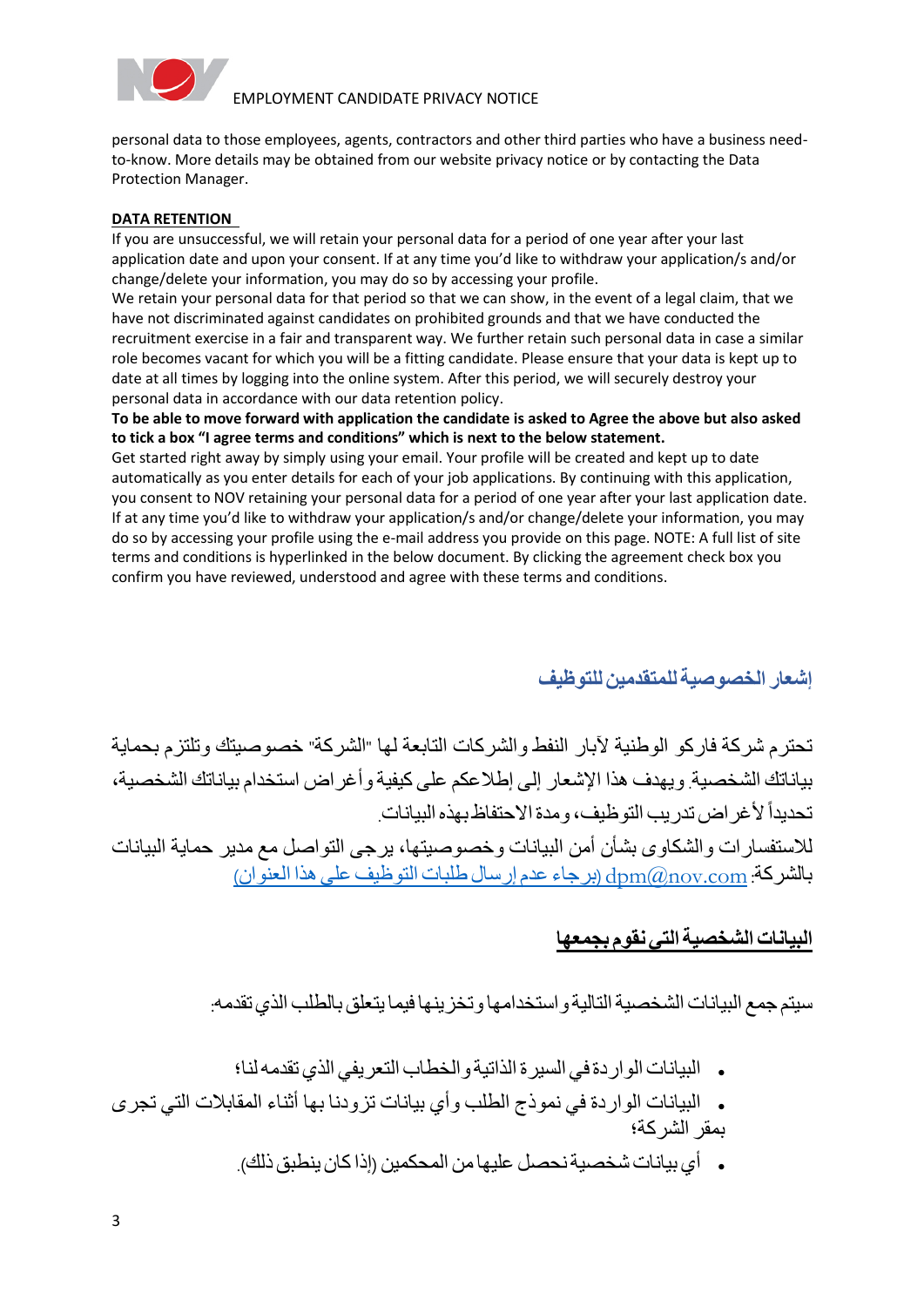

# **كيف يتم جمع البياناتالخاصة بكم؟**

نقوم بجمع البيانات الشخصية للمتقدمين للتوظيف من المصادر التالية:

- المتقدمللتوظيف نفسه؛
- . المراجع المُسمًاة من طرفك؛
- المصادر العامةالتي يمكن الوصول لها.

# **الغرضمن جمع البيانات**

يقتصر استخدام البيانات التي يتم جمعها على عملية الاختيار ، والتي قد تشمل ما يلي:

- تقييممهاراتك ومؤهالتك ومدى مالءمتك للوظيفة ؛
	- استعراضالخلفية والمراجع،أينما ينطبق ذلك ؛
		- . التواصل معك بشأن عملية التوظيف؛
		- الاحتفاظ بسجلات خاصية بعمليات التوظيف؛
			- االمتثال للمتطلبات القانونيةأو التنظيمي ة

بعد التقدم للوظيفة ستتمكن من الدخول إلى البوابة اإللكترونية، والتي يمكنك من خاللها االطالع على بياناتك الشخصية. وسيتم إرسال رابط تشعبي للبوابة اإللكترونية في رسالة تأكيد عبر البريد اإللكتروني ترسل إليك بعدالتقدملشغل الوظيفة.

ويمكنك أن تطلب تصحيح بياناتك وتحديثها في أي وقت، أو إلغاء موافقتك السابقة على التعامل مع البيانات، أو حذف الملف الخاص بك تماماً.

# **االمتناع عن تقديمالبياناتالشخصية**

في حالة امتناعك عن تقديم بياناتك الشخصية متى يطلب منك ذلك، والتي تكون ضرورية للنظر في طلبك (مثل الوثائق الخاصــة بالمؤ هلات أو سجل العمل)، فإننا لن نتمكن من النّظر في طلبك.

# **كيفية استخدامالبياناتالشخصية الحساسة**

يقتصر استخدامنا لبياناتك الشخصيةالحساسة على النحو الذييسمح بهالقانون كما يلي:

نستخدم البيانات الخاصـة بحالـة العجز التي تعاني منـها لتحديد إذا كان من اللازم توفير تجهيزات معينةأثناء عملية التوظيف، على سبيل المثال خالل إجراء االختبار أو المقابلة.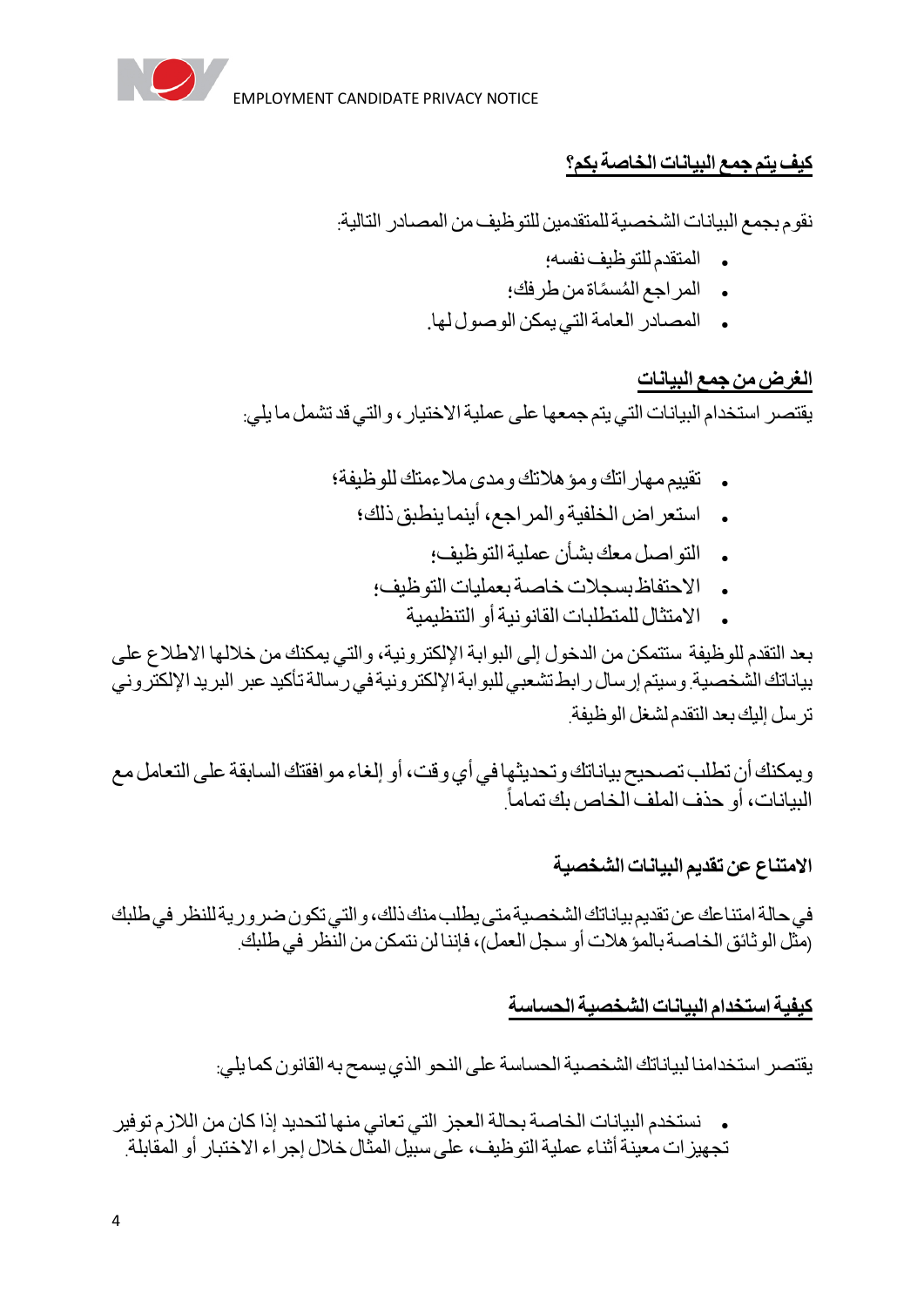

• نستخدم البيانات الخاصة بالجنسية أو االنتماء العرقي لتحديد إذا كان من الالزم توفير تصريح عمل وتأشيرة لشغل الوظيفة.

**مشاركة البيانات**

يلتزم جميع مقدمي الخدمات من الغير والجهات األخرى التابعة للمجموعة باتخاذ إجراءات التأمين المناسبة لحماية بياناتك الشخصية بما يتماشى مع سياساتنا. ومن جانبنا نسمح لهم باستخدام بياناتك فقط ألغراضمحددة ووفقا لتوجيهاتنا.

# **أمن البيانات**

تطبق الشركة تدابير أمنية مناسبة لمنع فقدان البيانات بالخطأ أو استخدامها أو الوصول إليها بدون تصريح أو تعديلها أو اإلفصاح عنها، وذلك من خالل اقتصار الوصول إلى البيانات على الموظفين والوكالء والمتعهدين والغير الذين لديهم حاجة إلى المعرفة بشأن األعمال. ويجوز الحصول على مزيد من التفاصيل في القسم الخاص بإشعار الخصوصية على موقعنا اإللكتروني أو عن طريق التواصل مع مدير حمايةالبيانات.

### **االحتفاظ بالبيانا ت**

في حالة عدمقبولك بالوظيفة،تحتفظ الشركةببياناتك الشخصيةلمدة سنةمن تاريخ آخر طلب تقدمت به وبِّناءً على موافقتك. وإذا كنت ترغب في أي وقت في سحب طلبك (طلباتك) و/أو تعديل/حذف بياناتك، يمكنك القيام بذلك من خلال الدخو ل على الملف الشخصي.

وتحتفظ الشركة ببياناتك الشخصية لهذه المدة لنتمكن، في حالة وجود مطالبة قانونية، أن نثبت أننا لم نمارس التمييز ضد المتقدمين للوظائف على أسس محظورة وأننا أجرينا تدريب التوظيف بصورة عادلة تتسم بالشفافية. كما نحتفظ بالبيانات الشخصية في حالة توافر وظيفة شاغرة مماثلة يمكنك التقدم لشغلها. ير جي التأكد من تحديث بياناتك في جميع الأوقات من خلال الدخول إلى النظام عبر شبكة الإنترنت. وبعد انقضاء هذه المدة نقوم بتدمير بياناتك الشخصية بطريقة آمنة وفقاً لسياسة الاحتفاظ بالبيانات الخاصة بالشركة.

# <span id="page-4-0"></span>BR - Aviso de privacidade do candidato a emprego

A NOV e suas subsidiárias, «NOV», respeitam sua privacidade e se comprometem a proteger seus dados pessoais. O presente aviso tem como objetivo informá-lo sobre como e porque os seus dados pessoais serão utilizados, nomeadamente para efeitos do exercício de recrutamento, e durante quanto tempo serão mantidos.

Para todas as perguntas e reclamações relacionadas à segurança e privacidade de seus dados, entre em contato com nosso Gerente de Proteção de Dados: [dpm@nov.com](mailto:dpm@nov.com) (por favor não envie candidaturas para esta caixa de entrada)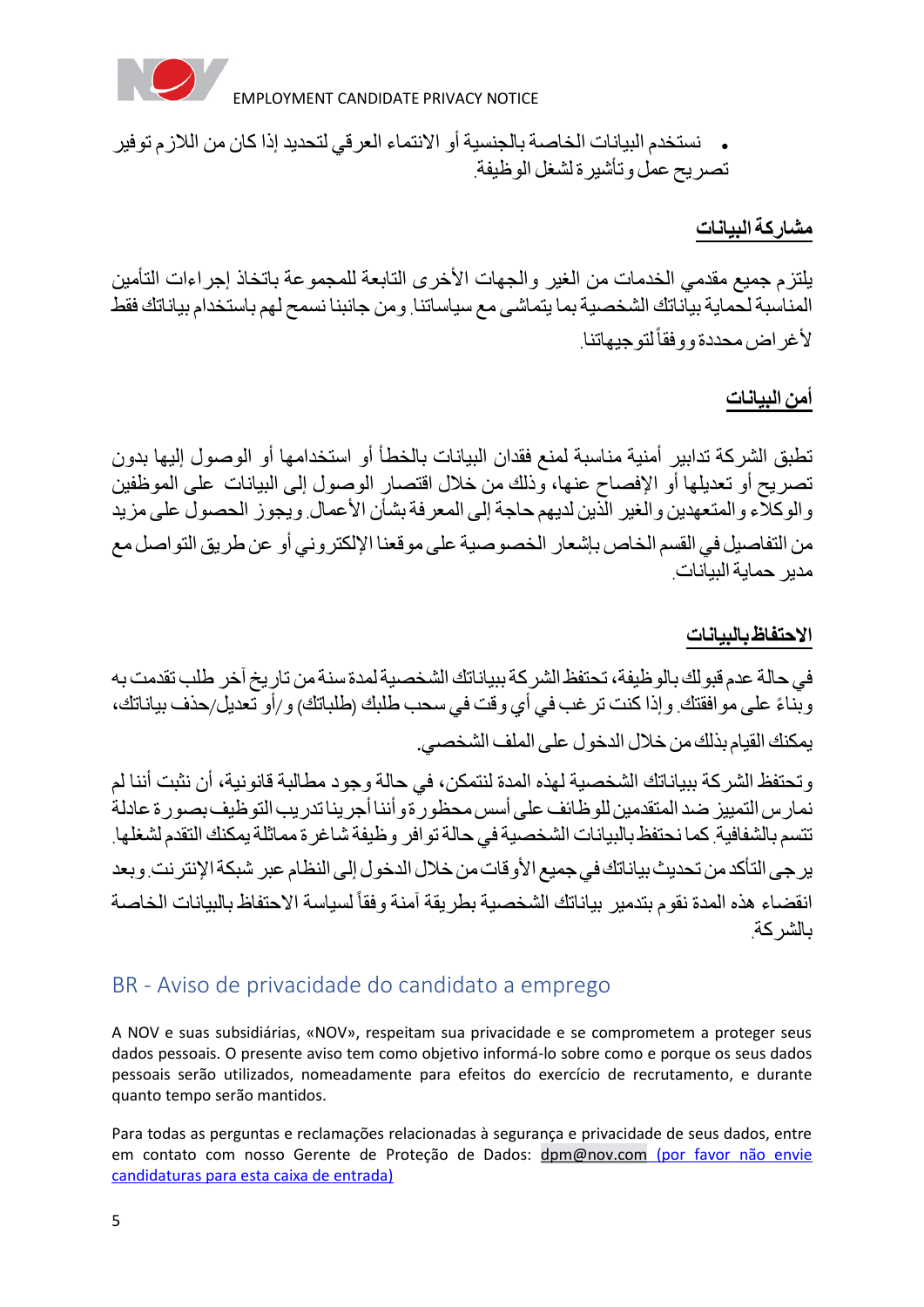

#### **DADOS PERSOAIS QUE COLETAMOS**

Em conexão com sua candidatura, iremos coletar, usar e armazenar as seguintes categorias de dados pessoais sobre você:

- Os dados que você forneceu no seu curriculum vitae (CV) e os dados pessoais contidos na sua carta de apresentação.
- Os dados que você forneceu no nosso formulário de candidatura e quaisquer dados que nos proporcione durante as entrevistas em nossas instalações.
- Quaisquer dados pessoais fornecidos a nós sobre você por suas referências (se aplicável).

#### **COMO SEUS DADOS SÃO COLETADOS?**

Coletamos dados pessoais sobre os candidatos das seguintes fontes:

- Você, o candidato.
- As referências nomeadas por você.
- De fontes acessíveis publicamente.

#### **OBJETIVO DA COLETA DE DADOS**

Os dados coletados serão utilizados exclusivamente para o processo de seleção. Este processo pode incluir o seguinte:

- Avaliação de habilidades, qualificações e adequação para a função.
- Realizar verificações de antecedentes e referências, quando aplicável.
- Comunicarmos com você sobre o processo de recrutamento.
- Manter registros relacionados aos nossos processos de contratação.
- Cumprir com os requisitos legais ou regulamentares.

Após sua candidatura, você terá acesso ao Portal, no qual terá uma visão geral de seus dados pessoais. Um hiperlink para o Portal será enviado no e-mail de confirmação que você receberá após a candidatura para uma vaga.

Você pode solicitar a correção e atualização de seus dados a qualquer momento, negar seu consentimento anterior para o processamento de seus dados ou excluir totalmente seu perfil.

#### **Se você não fornecer dados pessoais**

Se você não fornecer dados pessoais quando solicitados, o que é necessário para que possamos considerar sua candidatura (como evidência de qualificações ou histórico de trabalho), talvez não possamos processar sua candidatura.

#### **COMO USAMOS DADOS PESSOAIS PARTICULARMENTE SENSÍVEIS**

Usaremos seus dados pessoais confidenciais apenas na medida em que formos autorizados por lei a fazê-lo:

• Usaremos dados sobre o seu estado de deficiência para considerar se precisamos fornecer ajustes apropriados durante o processo de recrutamento, por exemplo, se os ajustes precisam ser feitos durante um teste ou entrevista.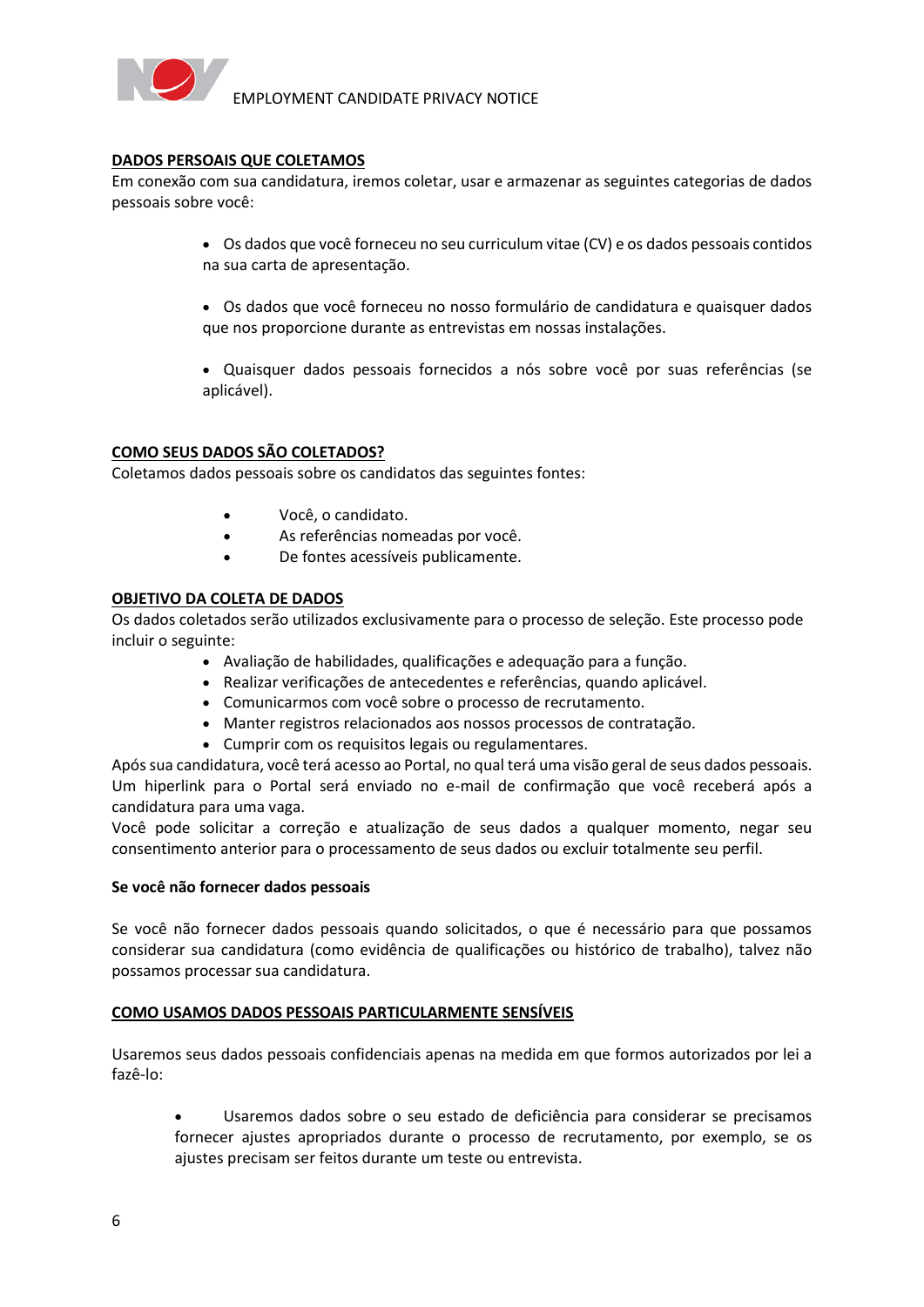

• Usaremos dados sobre sua nacionalidade ou etnia para avaliar se uma autorização de trabalho e um visto serão necessários para a função.

#### **COMPARTILHAMENTO DE DADOS**

Todos os nossos provedores de serviços terceirizados e outras entidades do grupo são obrigados a tomar medidas de segurança apropriadas para proteger seus dados pessoais de acordo com nossas políticas. Nós apenas permitimos que eles processem seus dados pessoais para fins específicos e de acordo com nossas instruções.

#### **SEGURANÇA DE DADOS**

Implementamos medidas de segurança apropriadas para evitar que seus dados pessoais sejam acidentalmente perdidos, usados ou acessados de forma não autorizada, alterados ou divulgados. Limitamos o acesso aos seus dados pessoais aos funcionários, agentes, contratados e outros terceiros que tenham uma necessidade comercial de saber. Mais detalhes podem ser obtidos em nosso aviso de privacidade em nosso site ou entrando em contato com o Gerente de Proteção de Dados.

#### **RETENÇÃO DE DADOS**

Se você não tiver êxito no processo de recrutamento e seleção, iremos reter os seus dados pessoais por um período de um ano após sua última data de candidatura e mediante o seu consentimento. Se a qualquer momento você quiser retirar sua(s) candidatura(s) e/ou alterar/excluir suas informações, você pode fazê-lo acessando o seu perfil.

Retemos os seus dados pessoais durante esse período para que possamos demonstrar, no caso de uma reclamação legal, que não discriminamos candidatos por motivos proibidos e que conduzimos o exercício de recrutamento de forma justa e transparente. Além disso, retemos esses dados pessoais no caso de uma função semelhante ficar vaga para a qual você será um candidato adequado. Certifique-se de que seus dados estão sempre atualizados, acessando o sistema online. Após este período, destruiremos com segurança seus dados pessoais de acordo com nossa política de retenção de dados.

Comece agora mesmo simplesmente usando seu e-mail. Seu perfil será criado e mantido atualizado automaticamente à medida que você inserir os detalhes para cada um de seus formulários de emprego. Ao continuar com esta candidatura, você concorda que a NOV retenha seus dados pessoais por um período de um ano após a data da última candidatura. Se, a qualquer momento, você quiser cancelar sua (s) candidatura(s) e / ou alterar / excluir suas informações, poderá fazê-lo acessando seu perfil usando o endereço de e-mail fornecido nesta página. NOTA: Uma lista completa dos termos e condições do site encontra-se no hiperlink do documento abaixo. Ao clicar na caixa de seleção de acordo, você confirma que leu, entendeu e concorda com estes termos e condições.

# <span id="page-6-0"></span>BR - Aviso de privacidad para candidato al empleo

National Oilwell Varco y sus filiales, «NOV», respetan su privacidad y se comprometen a proteger sus datos personales. Este aviso tiene como objetivo informarle de cómo y por qué se utilizarán sus datos personales, es decir, para los fines del ejercicio de contratación, y durante cuánto tiempo se conservarán.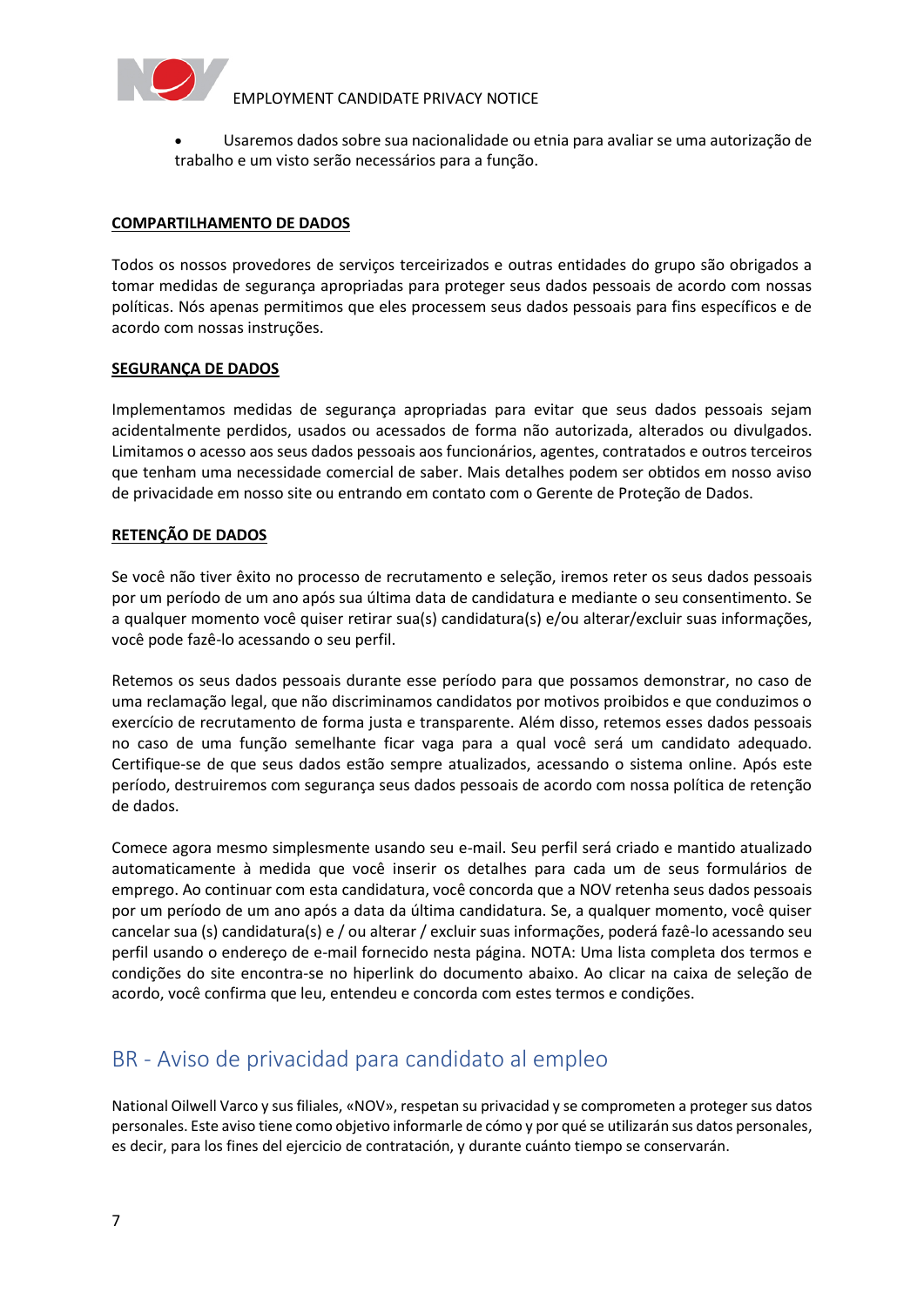

Para todas las consultas y quejas relacionadas con la seguridad y privacidad de sus datos, póngase en contacto con nuestro Gerente de Protección de Datos: [dpm@nov.com](mailto:dpm@nov.com) (por favor, no envíe aplicaciones a esta bandeja de entrada)

#### **DATOS PERSONALES QUE RECOPILAMOS**

En relación con su aplicación, recopilaremos, utilizaremos y almacenaremos las siguientes categorías de datos personales sobre usted:

- Los datos que nos ha proporcionado en su currículum vitae (CV) y los datos personales contenidos en su carta de presentación.
- Los datos que ha proporcionado en nuestro formulario de solicitud y cualquier dato que nos proporcione durante las entrevistas en nuestras instalaciones.
- Cualquier dato personal que nos proporcionen sobre usted por sus representantes (si corresponde).

#### **¿COMO SE RECOPILAN SUS DATOS?**

Recopilamos datos personales sobre candidatos de las siguientes fuentes:

- Tú, el candidato.
- Sus representantes nombrados.
- De fuentes de acceso público.

#### **PROPÓSITO DE RECOPILACIÓN DE DATOS**

Los datos recopilados se utilizarán únicamente para el proceso de selección. Este proceso puede incluir lo siguiente:

- Evaluación de habilidades, cualificaciones e idoneidad para el rol / puesto.
- Realizar verificaciones de antecedentes y referencias, cuando corresponda.
- Comunicarnos con Usted sobre el proceso de reclutamiento.
- Mantener registros relacionados con nuestros procesos de contratación.
- Cumplir con los requisitos legales o reglamentarios.

Después de su aplicación, tendrá acceso al Portal, dentro del cual podrá observar sus datos personales. Se enviará un link del Portal en el correo electrónico de confirmación que recibirá después de aplicar a una vacante o puesto de trabajo.

Podrá solicitar la corrección y actualización de sus datos en cualquier momento, negar su consentimiento previo para el procesamiento de sus datos o eliminar completamente su perfil.

#### **Si no proporciona datos personales**

Si Usted no proporciona sus datos personales cuando se le solicita, los cuales son necesarios para considerar su aplicación (como evidencia de calificaciones o historial laboral), es posible que no podamos procesar su aplicación más.

#### **CÓMO USAMOS DATOS PERSONALES PARTICULARMENTE SENSIBLES**

Utilizaremos sus datos personales y confidenciales en la medida en que la Ley nos permita hacerlo:

• Usaremos datos sobre su estado de discapacidad para considerar si necesitamos realizar ajustes apropiados durante el proceso de reclutamiento, por ejemplo, si es necesario realizar ajustes durante una prueba o entrevista.

• Utilizaremos datos sobre su nacionalidad o etnia, para evaluar si un permiso de trabajo o visa serán necesarios para el puesto.

#### **COMPARTICIÓN DE DATOS**

Todos nuestros proveedores de servicios externos y otras entidades del grupo están obligados a tomar las medidas de seguridad adecuadas para proteger sus datos personales de acuerdo con nuestras políticas. Solo les permitimos procesar sus datos personales para fines especificados y de acuerdo con nuestras instrucciones.

#### **SEGURIDAD DE DATOS**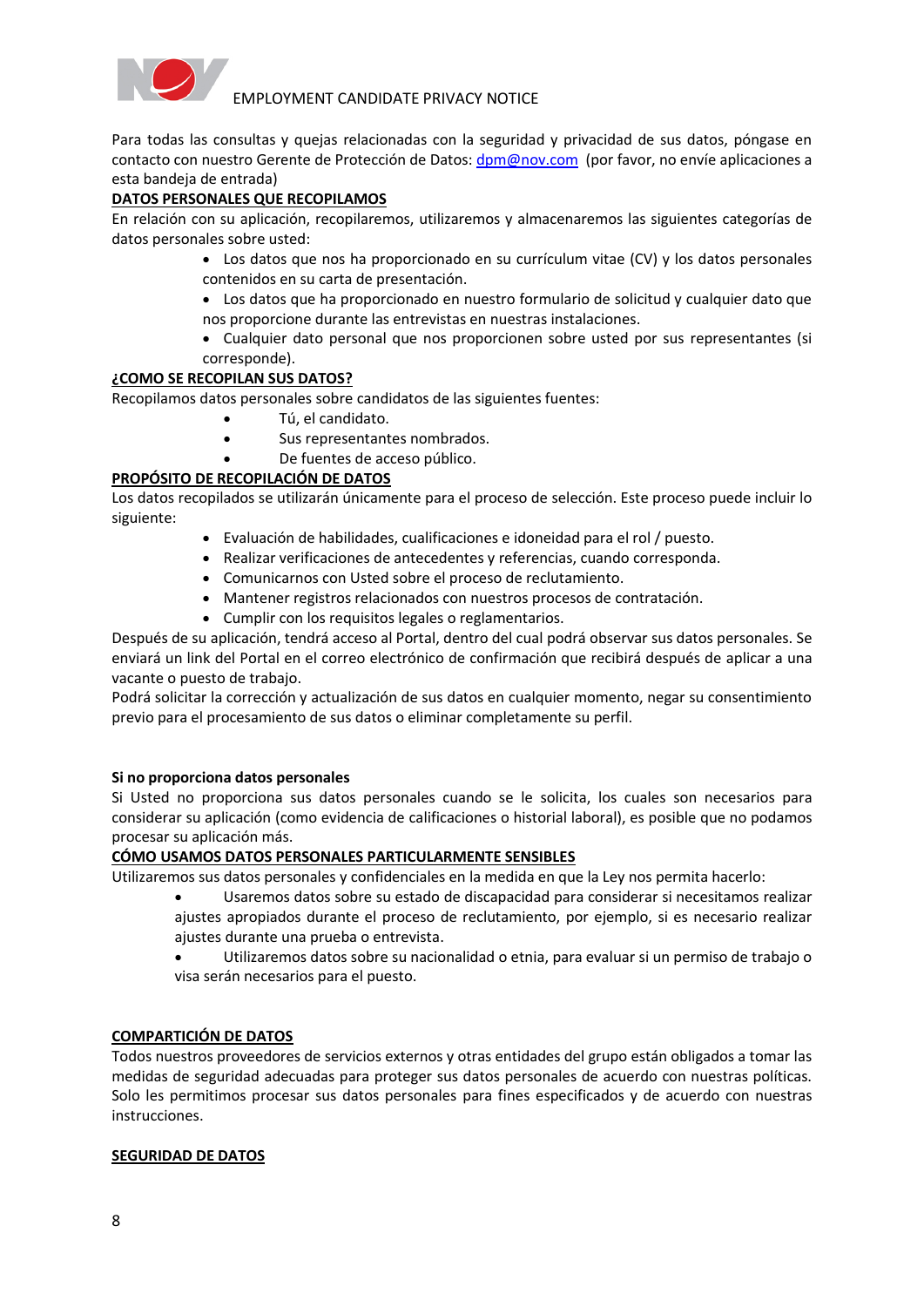

Hemos implementado las medidas de seguridad adecuadas para evitar que sus datos personales se pierdan, utilicen o accedan de forma no autorizada, se alteren o divulguen. Se limita el acceso a sus datos personales a empleados, agentes, contratistas y otros terceros que brindan servicios a nuestra Empresa. Pera más información y detalles visite nuestro sitio web o poniéndose en contacto con el Gerente de protección de datos.

#### **CONSERVACIÓN DE DATOS**

Si no tienes éxito en el proceso de reclutamiento y selección, conservaremos sus datos personales durante un período de un año después de la última fecha de solicitud y, previa su consentimiento. Si en algún momento desea retirar su solicitud/es/ o cambiar / eliminar su información, puede hacerlo accediendo a su perfil.

Conservamos sus datos personales durante ese período para que podamos demostrar, en caso de una demanda legal, que no hemos discriminado a los candidatos y que hemos llevado a cabo el ejercicio de contratación de una manera justa y transparente. Además, conservaremos dichos datos personales en caso de que quede vacante un puesto similar para el que Usted será un candidato adecuado. Asegúrese de que sus datos se mantengan actualizados en todo momento iniciando sesión en el sistema en línea. Después de este período, destruiremos de forma segura sus datos personales de acuerdo con nuestra política de conservación de datos.

Comience de inmediato simplemente usando su correo electrónico. Su perfil se creará y se mantendrá actualizado automáticamente a medida que ingrese los detalles de cada una de sus solicitudes de empleo. Al continuar con esta solicitud, usted acepta que NOV conserve sus datos personales durante un período de un año después de la fecha de su última solicitud. Si en algún momento desea retirar su/s solicitud/es y/o cambiar / eliminar su información, puede hacerlo accediendo a su perfil utilizando la dirección de correo electrónico que proporcione en esta página. NOTA: En el siguiente link se incluye una lista completa de los términos y condiciones del sitio. Al hacer clic en la casilla de verificación del acuerdo, confirma que ha revisado, entendido y está de acuerdo con estos términos y condiciones.

# <span id="page-8-0"></span>CN- 申请人隐私声明

NOV¼°Æä<sup>1</sup>ØÁª1«Ë¾£¬<ÒÔϼò<sup>3</sup>ÆNOV>£¬×ðÖØÄúuÄÒb˼£¬<sup>2</sup>¢ÖÂÁ¦ÓÚ±£»¤ ÄúµÄ¸öÈËÊý¾Ý¡£´ËÉêÇëÈËÒþ˽ÉùÃ÷Ö¼ÔÚÏòÄú˵Ã÷ÎÒÃÇÔÚÕĐÆ¸¼ªÌÖĐÈçºÎÊ1ÓÃ<sup>2</sup> ¢´¢´æÄúµÄ¸öÈËÊý¾Ý¡£

如对于您个人数据的安全性及隐私性有任何疑问或疑虑, 请发送电子邮件至 [dpm@nov.com](mailto:dpm@nov.com) 联系我公 ˾μÄÊý¾Ý±£»¤¾Àí¡££¨Ç뺻ÒªÏò´ËÓÊÏä·¢ËĺְλÉêÇ룩

### **我们收集的个人数据**

在申请职位过程中,我们将收集、使用并储存以下您的相关个人数据;

- 您在提交求职简历 (CV£©Ê±Ìá<sup>1</sup>©¸øÎÒÃǵÄÐÅÏ¢¼°ÄúÔÚÇóÖ°ĐÅÖаüº¬µÄ öÈËÐÅÏ¢
- •        您在求职申请表或在我公司现场面试时提供的个人信息;
- 由您的推荐人提供的关于您本人的个人数据(如适用)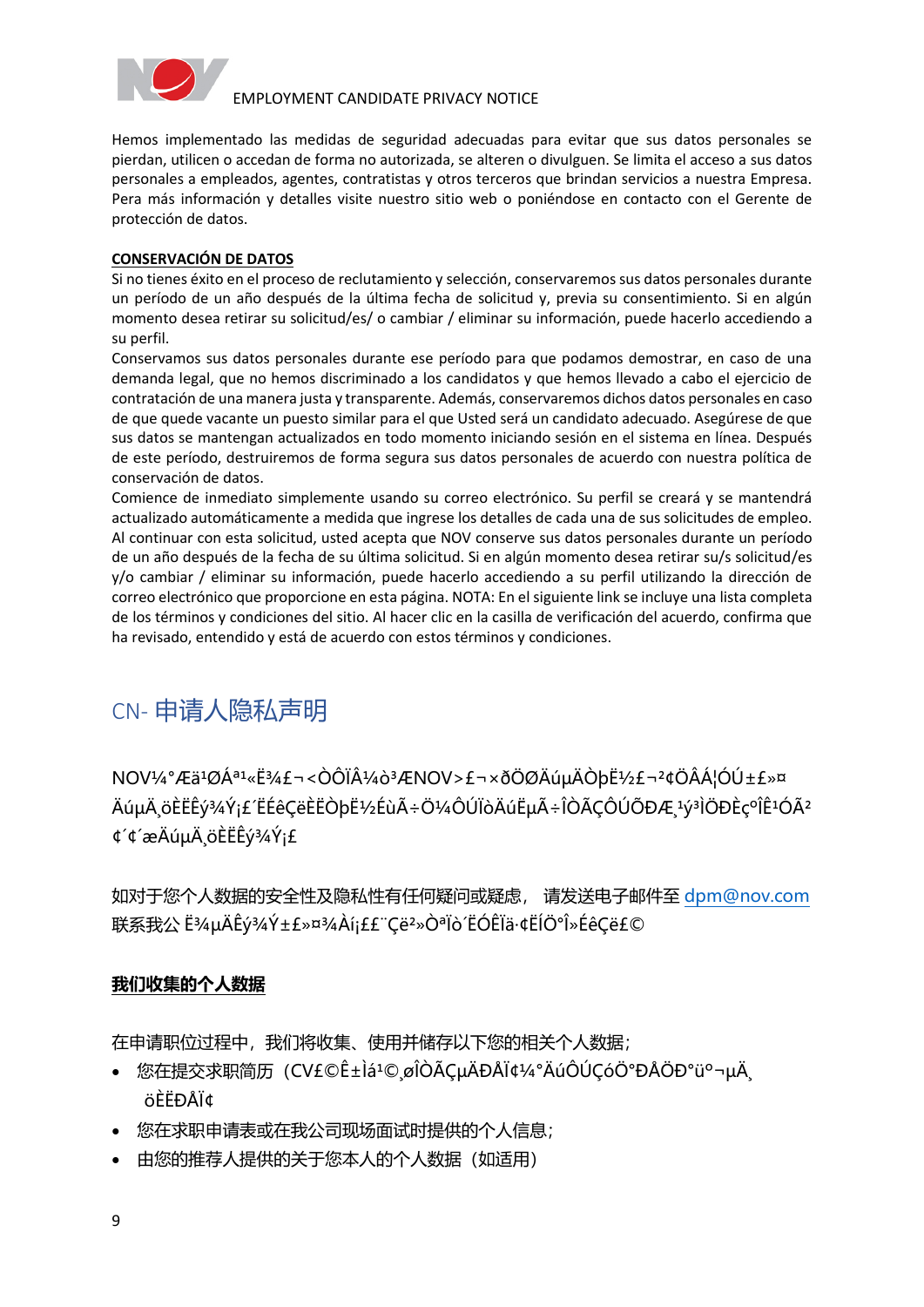

### **您的数据如何被收集**

我们通过以下集中渠道收集申请人的个人数据:

- •        申请者本人
- •        申请人的推荐人
- •        其他公开来源

### **数据收集目的**

上述收集的数据将仅会被用于招聘和筛选流程。这一流程可能包括以下列方式及出于下列目的 处理您的个人信息:

- •        评估您的工作能力、资格及是否胜任您目前申请的职位;
- •        在需要的情况下进行背景调查;
- 就您的申请与您讲行沟通;
- •        保留与招聘及聘用相关的记录;
- 履行任何法律要求的报告义务, 以及回应法律程序。

在您进行职位申请后,您将可以进入我公司的招聘网站并浏览您的个人数据。招聘网站的网页 链接将会在您申请任一职位后通过电子邮件的方式发送给您。

您可以在任何时候要求更正或更新您的个人数据、同时也可以随时要求拒绝对您信息的访问, 或者直接删除您的个人档案。

#### **若您不提供个人信息**

若您不能按照要求提供申请所必需的个人数据(如资质证明或工作经历),我们可能无法继续 处理您的申请。

### **我们如何使用特定的敏感个人信息**

我们只会在适用法律允许的情况下,使用您的敏感个人信息,一般包括以下目的:

- 我们会使用您的身体残障状况以判断是否要在招聘过程中进行必要的调整,如是否要针对 测评或面试进行相应调整。
- •        我们会使用您的国籍和种族信息来评估此岗位是否需要申请工作许可或签证。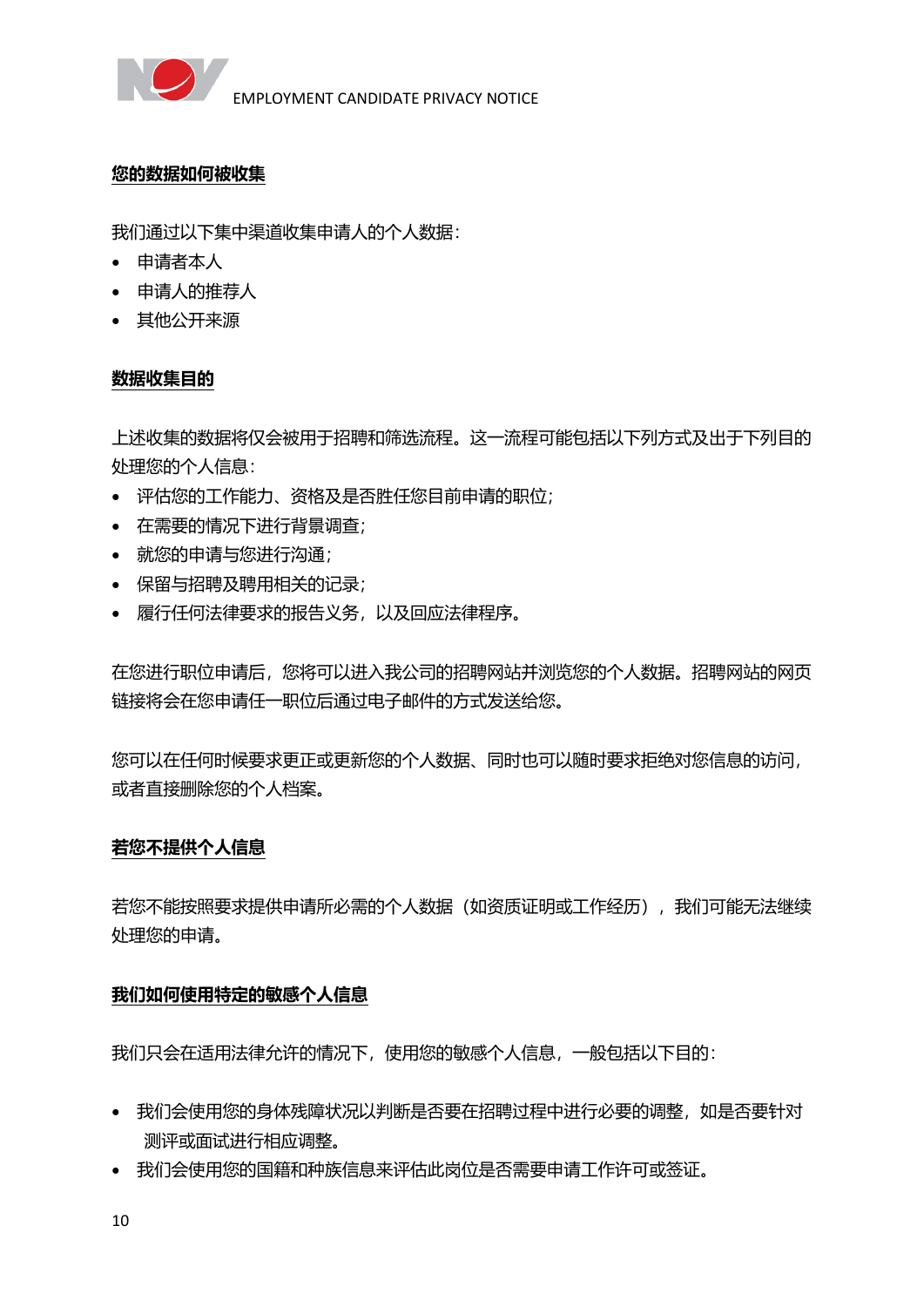

### **数据共享**

NOV掎Ú<sup>2</sup>¿Õb<sup>2</sup>ßÒªCóËùÓĐNOVµÚÈý·½·bÎñÉ̼°¼¯ÍÅÆäËû¸½Êô1«Ë¾¶¼2ÉÈ¡ÏàÓ!´ ëÊ©±£»¤ÄúµÄ¸öÈËÐÅÏ¢¡£ÕâĐ©∙þÎñÉ̼°ÆäËû¸½Êô1«Ë¾Ö»ÄÜÔÚÌØ¶¨Ä¿µÄϰ´ ÕÕÊÊÓõÄÊý¾Ý±£»¤Õþ²ß´¦ÀíÄúµÄ¸öÈËÊý¾Ý¡£

### **数据安全**

我们已经实施了旨在保护您个人数据免遭意外丢失,非法破坏,意外使用,篡改或披露的适当 安全措施。所有有商业知情权的第三方服务商、及公司内部员工都只能拥有有限的数据使用 权。更多细节可以浏览公司官方网站的隐私声明或联系数据保护经理。

### **数据留存**

如果您未能成功入职,我们会在您同意的情况下将您的数据在您最后一次申请后的一年期限内 进行保存。若您在任何时间想要撤回职位申请,和/»ò ü Ä/ɾ3ýÄúµÄÐÅÏ¢£¬Äú¿ÉÒÔÍ"1ý  $1/2$ øÈëÄúμÄ öÈËμμ°  $1/2$ øÐĐ<sup>2</sup>Ù × ÷i£

我们在一定期限内保留您的个人信息,以便我们可以在任何的法律主张中表明在招聘过程中, 我们对所有候选人进行无差别的对待,同时我们的招聘程序是公平透明的。另外,我们保留这 些个人数据以便在未来为您提供潜在的符合您资质的空缺职位。请登陆线上系统并及时更新您 的数据。在这段特定期限之后,我们将会依据相关数据保护条例安全的销毁您的个人数据。

## <span id="page-10-0"></span>DE - Hinweise zum Datenschutz für Bewerber

National Oilwell Varco und ihre Tochtergesellschaften, **"NOV",** verpflichten sich, Ihre persönlichen Daten und ihre Privatsphäre zu schützen. Mit dieser Mitteilung möchten wir Sie darüber informieren wie und wozu Ihre persönlichen Daten im Rahmen des Bewerbungs- u. Einstellungsverfahrens verwendet werden und wie lange diese aufbewahrt werden.

Für alle Anfragen oder Beschwerden bezüglich der Sicherheit und des Schutzes Ihrer Daten wenden Sie sich bitte an unseren Datenschutzbeauftragten: dpm@nov.com

(bitte senden Sie keine Bewerbungen an diesen Posteingang)

#### **PERSÖNLICHE DATEN, DIE WIR ERHEBEN**

Im Zusammenhang mit Ihrer Bewerbung werden wir die folgenden Kategorien personenbezogener Daten über Sie erheben, nutzen und speichern:

- Die Daten, die Sie uns in Ihrem Lebenslauf (CV) zur Verfügung gestellt haben und die persönlichen Daten, die in Ihrem Anschreiben enthalten sind.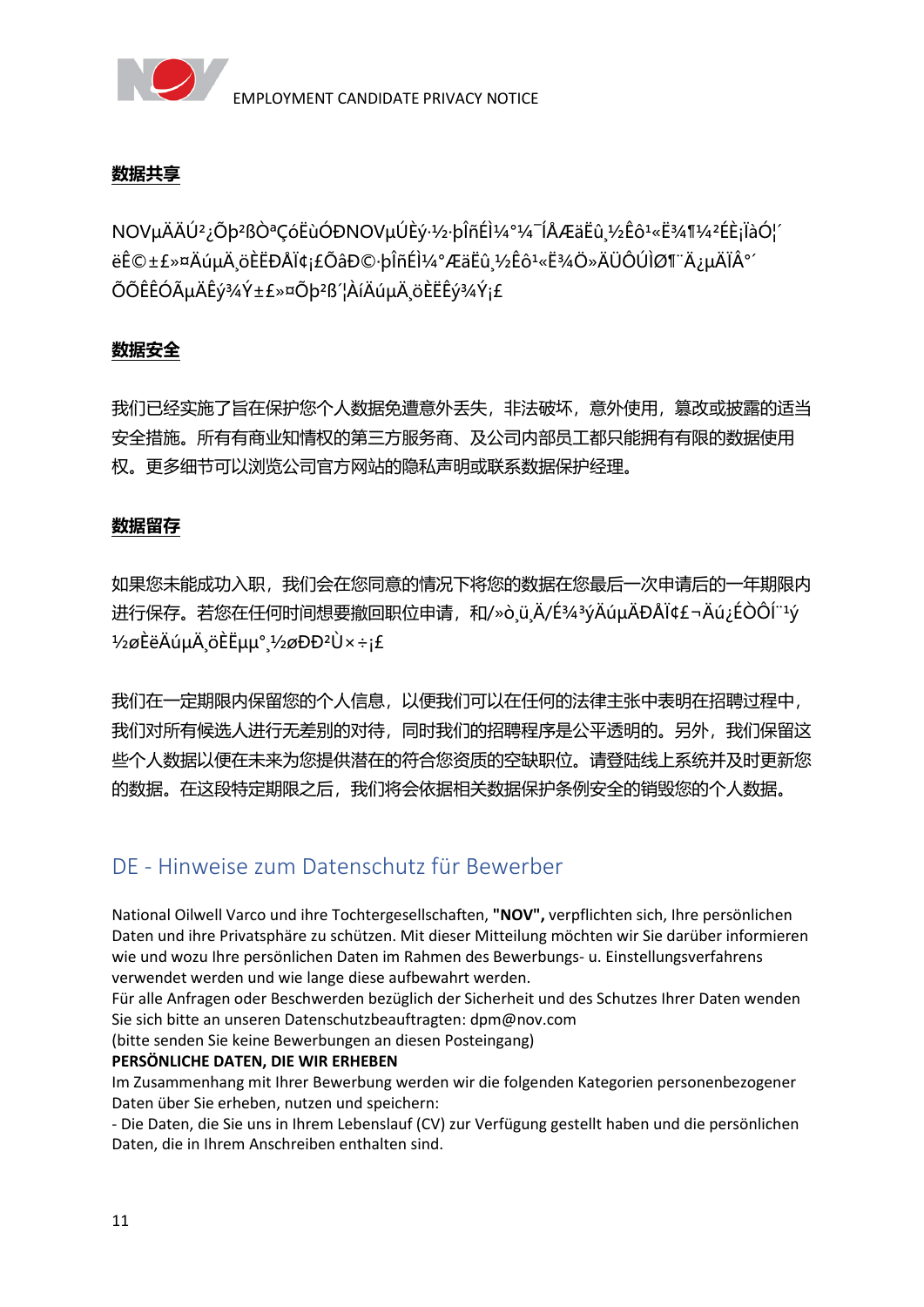

- Die Daten, die Sie in unserem Bewerbungsformular angegeben haben und die Daten, die Sie uns bei Vorstellungsgesprächen in unseren Räumlichkeiten zur Verfügung stellen.

- Alle persönlichen Daten, die uns von Ihren Referenzen über Sie mitgeteilt wurden (falls zutreffend).

### **WIE WERDEN IHRE DATEN ERHOBEN?**

Wir sammeln persönliche Daten über Kandidaten aus den folgenden Quellen:

- von Ihnen als Kandidat.
- von Ihren benannten Referenzen
- aus öffentlich zugänglichen Quellen.

#### **ZWECK DER DATENERHEBUNG**

Die gesammelten Daten werden ausschließlich für das Auswahlverfahren verwendet. Dieser Prozess kann Folgendes umfassen:

- Bewerten Ihrer Fähigkeiten, Qualifikationen und Eignung für die jeweilige Position.
- ggfs. Durchführung von Hintergrund- und Referenzprüfungen.
- um mit Ihnen über den Rekrutierungsprozess zu kommunizieren.
- um Aufzeichnungen im Zusammenhang mit unseren Einstellungsverfahren zu führen.

- um gesetzliche oder behördliche Anforderungen erfüllen.

Nach Einreichung Ihrer Bewerbung haben Sie Zugang zum Portal, in dem Sie Einsicht in Ihre persönlichen Daten erhalten. In der Bestätigungs-E-Mail, die Sie nach Eingang Ihrer Bewerbung erhalten, wird Ihnen ein Hyperlink zu diesem Portal zugesandt.

Sie können jederzeit die Korrektur und Aktualisierung Ihrer Daten verlangen, Ihre vorherige Zustimmung zur Verarbeitung Ihrer Daten verweigern oder Ihr Profil vollständig löschen.

#### **Wenn Sie keine persönlichen Daten angeben**

Wenn Sie uns auf Anfrage keine persönlichen Daten zur Verfügung stellen, die für die Prüfung Ihrer Bewerbung erforderlich sind (wie z. B. Qualifikationsnachweise oder Daten zum beruflichen Werdegang), können wir Ihre Bewerbung möglicherweise nicht weiter berücksichtigen.

#### **WIE WIR BESONDERS SENSIBLE PERSÖNLICHE DATEN VERWENDEN**

Wir werden Ihre sensiblen persönlichen Daten nur im Rahmen des gesetzlich Erlaubtem verwenden: - Wir werden Daten über einen mögl. Behindertenstatus verwenden, um zu prüfen, ob wir während des Einstellungsverfahrens angemessene Anpassungen vornehmen müssen, z.B. ob während eines Tests oder Interviews Anpassungen vorgenommen werden müssen.

- Wir werden Daten über Ihre Nationalität oder ethnische Zugehörigkeit verwenden, um zu beurteilen, ob für die Stelle eine Arbeitserlaubnis und ein Visum erforderlich sind.

#### **DATENVERARBEITUNG**

Alle unsere Drittanbieter von Dienstleistungen und andere Unternehmen der Gruppe sind zwingend verpflichtet, angemessene Sicherheitsmaßnahmen zu ergreifen, um Ihre persönlichen Daten im Einklang mit unseren Richtlinien zu schützen. Wir gestatten ihnen die Verarbeitung Ihrer persönlichen Daten nur für festgelegte Zwecke und in Übereinstimmung mit unseren Anweisungen.

#### **DATENSICHERHEIT**

Wir haben angemessene Sicherheitsvorkehrungen getroffen, um zu verhindern, dass Ihre persönlichen Daten versehentlich verloren gehen, anderweitig verwendet oder in unbefugter Weise abgerufen, verändert oder offengelegt werden. Wir beschränken den Zugang zu Ihren persönlichen Daten auf diejenigen Mitarbeiter, Agenten, Auftragnehmer und andere Dritte, die geschäftlich davon Kenntnis haben müssen. Weitere Einzelheiten entnehmen Sie bitte der Datenschutzerklärung unserer Website oder wenden Sie sich an den Datenschutzbeauftragten.

#### **DATENRÜCKGABE**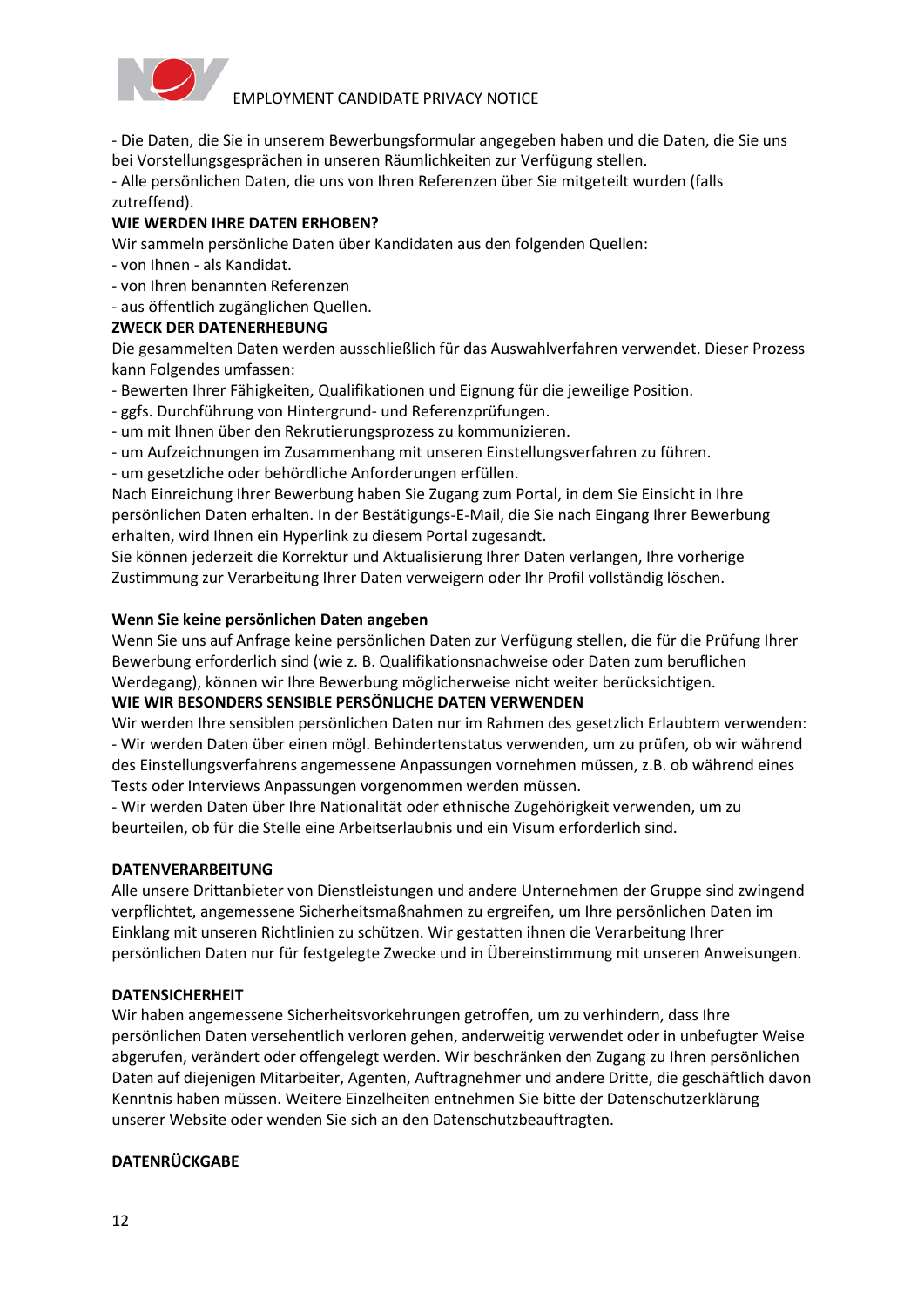

Wenn Ihre Bewerbung nicht erfolgreich ist, werden wir Ihre persönlichen Daten für einen Zeitraum von einem Jahr nach Ihrem letzten Bewerbungsdatum und mit Ihrer Zustimmung aufbewahren. Wenn Sie Ihre Bewerbung(en) zu irgendeinem Zeitpunkt zurückziehen und/oder Ihre Daten ändern/löschen möchten, können Sie dies jederzeit über Ihr Profil tun.

Wir bewahren Ihre persönlichen Daten für diesen Zeitraum auf, damit wir im Falle eines Rechtsanspruchs nachweisen können, dass wir die Bewerber nicht aus gesetzeswidrigen Gründen diskriminiert haben und dass wir das Einstellungsverfahren fair und transparent durchgeführt haben. Wir bewahren diese persönlichen Daten auch für den Fall auf, dass eine ähnliche Stelle frei wird, für die Sie ein geeigneter Kandidat wären. Bitte stellen Sie sicher, dass Ihre Daten jederzeit auf dem neuesten Stand gehalten werden, indem Sie sich in das Online-System einloggen. Nach Ablauf dieses Zeitraums werden wir Ihre persönlichen Daten in Übereinstimmung mit unserer Richtlinie zur Datenspeicherung datenschutzkonform vernichten.

# <span id="page-12-0"></span>DK - Erklæring om Persondatabeskyttelse for Kandidater

National Oilwell Varco og vores datterselskaber ("NOV ") respekterer dine personlige data og er forpligtiget til at beskytte disse. Denne erklæring vil informere dig om, hvordan og hvorfor dine data vil blive anvendt i forbindelse med rekrutteringsprocessen, og hvor længe data opbevares.

Kontakt gerne vores databehandleransvarlige for alle henvendelser angående sikkerhed og persondatabeskyttelse: [dpm@nov.com](mailto:dpm@nov.com) (Indsend venligt ikke ansøgninger til denne emailadresse) **PERSONLIG INFORMATION VI INDSAMLER**

I forbindelse med din ansøgning vil vi indsamle, anvende og bruge følgende personlige data:

- Oplysninger, som du har givet os i dit CV, og oplysninger i din ansøgning.
- Oplysninger, som du har givet os i dit ansøgningsskema, og eventuelle oplysninger afgivet under interview.
- Eventuelle personlige informationer opgivet af dine referencer.

#### **HVORDAN ER DINE OPLYSNINGER INDSAMLET?**

Vi anvender følgendede kilder for at indsamle personlige oplysninger om kandidater:

- Du som kandidat.
- Dine oplyste referencer.
- Fra offentligt tilgængelige kilder.

#### **FORMÅLET MED DATAINDSAMLING**

Personoplysningerne er kun indsamlet for at blive anvendt i udvægelsesprocessen. Denne proces kan omfatte følgende:

- Vurdering af dine færdigheder, kvalifikationer og egnethed for stillingen.
- Gennemføre baggrunds- og referencetjek hvis relevant.
- Kommunikere med dig om rekrutteringsprocessen.
- Opbevare dokumentation tilknyttet vores rekrutteringsprocesser.
- Overholde juridiske eller forskriftsmæssige krav.

Du vil få adgang til vores rekrutteringsportal, efter at du har indsendt til ansøgning. Der vil du kunne se dine personlige oplysninger. Et link vil blive tilsendt, når du har indsendt ansøgningen.

Du kan til enhver tid opdatere og rette dine data, tilbagetrække samtykke af databehandling og slette din profil.

#### **Hvis du ikke oplyser personlige data**

Det kan hænde, at vi ikke kan behandle din ansøgning, hvis du ikke opgiver nødvendige oplysninger (f.eks. om kvalifikationer eller erhvervserfaring).

#### **HVORDAN BRUGER VI SÆRLIGE SENSITIVE PERSONOPLYSNINGER**

Vi vil kun bruge sensitive personoplysninger, når vi har juridisk grundlag for dette.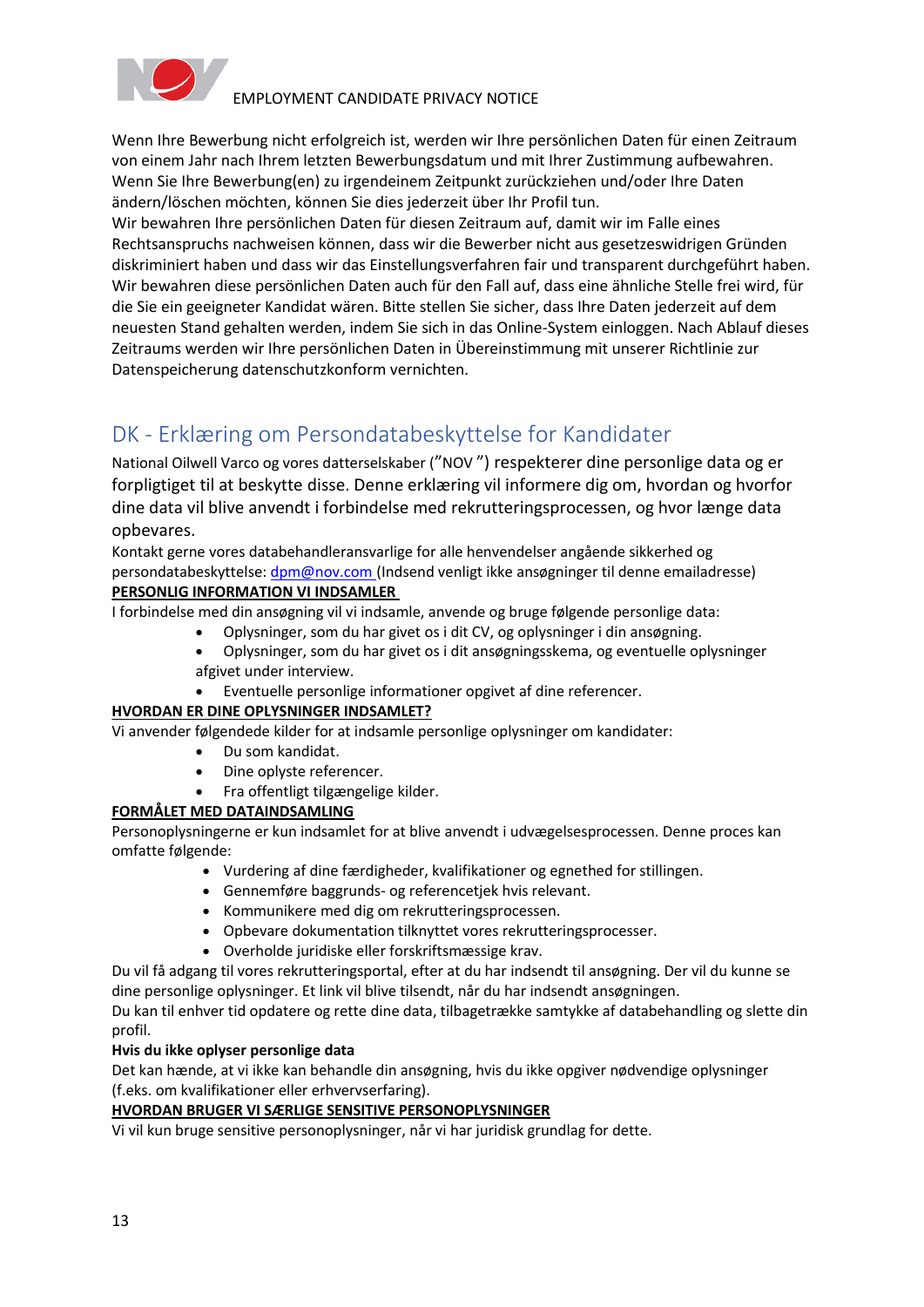

• Vi vil bruge oplysninger om funktionsnedsættelse for at vurdere, om vi bør justere rekrutteringsprocessen, for eksempel om der er behov for tiltag under en test eller et interview.

• Vi vil bruge oplysninger om nationalitet for at vurdere, om arbejds- og opholdtilladelse er nødvendig for rollen.

#### **DELING AF PERSONLIGE OPLYSNINGER**

Alle vores trediepartsleverandører er blevet pålagt at iværksætte passende sikkerhedstiltag for at beskytte dine personlige oplysninger i overensstemmelse med vores retningslinier. De har kun tilladelse til at behandle dine personlige oplysninger i henhold til det specifikke formål og i overensstemmelse med vores instruktioner.

#### **DATASIKKERHED**

Vi har iværksat passende sikkerhedstiltag for at forhindre, at dine personlige data bliver går tabt ved et uheld, bliver brugt, gjort tilgængeligt eller ændret på en uautoriseret måde. Vi begrænser tilgangen til dine personlige data til ansatte, leverandører og andre parter, som har brug for informationen. Venligst se persondataerklæringen på vores hjemmeside eller tag kontakt til vores databehandleransvarlige. **OPBEVARING AF PERSONDATA**

**Hvis du ikke bliver valgt til stillingen, opbevarer vi dine personoplysninger i en periode på et år efter din sidste ansøgningsdato og efter dit samtykke.**

**Hvis du på et hvilket som helst tidspunkt vil trække din ansøgning/ansøgninger tilbage og/eller ændre/slette dine oplysninger, kan du gøre dette gennem adgang til din profil** Dine personlige oplysninger er opbevaret i perioden i henhold til eventuelle juridiske krav, så vi kan bevise, at vi ikke har diskrimineret kandidater, og at rekrutteringsprocessen er gennemført på en retfærdig måde. Vi opbevarer også dine personlige oplysninger, hvis vi får lignende roller, hvor du kunne være en relevant kandidat. Venligst sørg for, at dine oplysninger til enhver tid er opdateret ved at logge ind i vores rekrutteringssystem. Efter denne periode vil vi slette dine personlige oplysninger på en sikker måde i overensstemmelse med vores persondatabeskyttelseserklæring.

# FR - Avis de confidentialité des candidats à l'emploi

National Oilwell Varco et ses filiales, « NOV», respectent votre vie privée et s'engagent à protéger vos données personnelles. Cette notice vise à vous informer de la façon dont et des raisons (en l'espèce du recrutement) pour lesquelles vos données personnelles seront utilisées et conservées pendant un certain temps.

Pour toutes les demandes de renseignements et les plaintes concernant la sécurité et la confidentialité de vos données, veuillez contacter notre gestionnaire des données : [dpm@nov.com](mailto:dpm@nov.com) (s'il vous plaît n'envoyez pas de demandes vers cette boîte de réception)

#### **DONNÉES PERSONNELLES QUE NOUS RECUEILLONS**

Dans le cadre de votre candidature, nous collecterons, utiliserons et stockerons les catégories de données personnelles suivantes vous concernant :

- Les données que vous nous avez fournies dans votre curriculum vitae (CV) et les données personnelles contenues dans votre lettre d'accompagnement.
- Les données que vous avez fournies sur notre formulaire de demande et toutes les données que vous nous fournissez lors d'entrevues dans nos locaux.
- Toutes les données personnelles qui nous ont été fournies, le cas échéant à votre sujet par vos référents.

#### **COMMENT VOS DONNÉES SONT-ELLES ÉTÉ COLLECTÉES ?**

Nous recueillons des données personnelles sur les candidats à partir des sources suivantes :

- Vous, le candidat.
- Les référents dont vous nous avez fourni les noms.
- Des sources accessibles au public.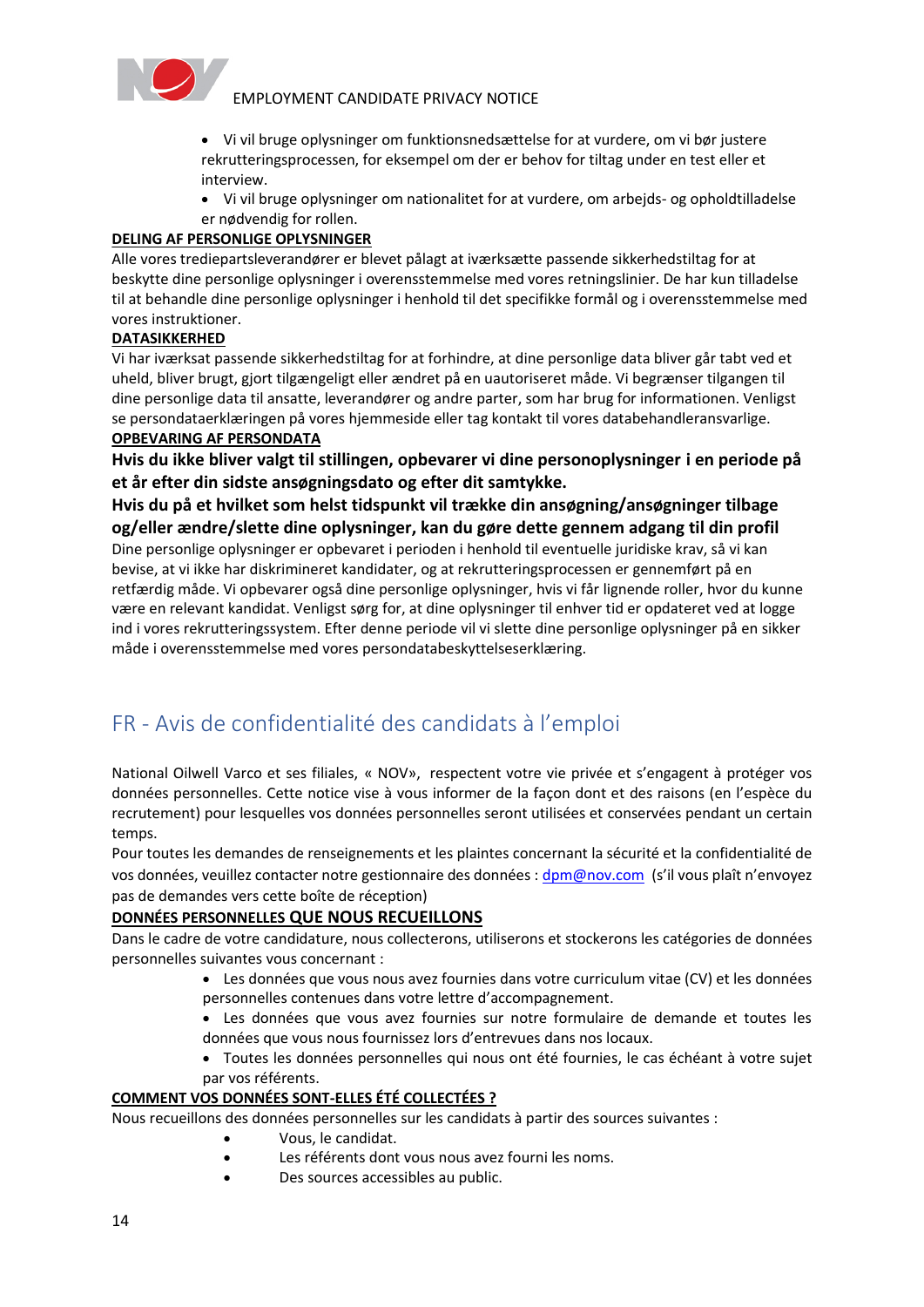

#### **BUT DE LA COLLECTE DE DONNÉES**

Les données recueillies seront utilisées uniquement dans le cadre du processus de sélection. Ce processus peut comprendre les éléments suivants :

- Évaluation de vos compétences, vos qualifications et votre aptitude à ce rôle.
- Vérifications de vos précédentes expériences et des références, le cas échéant.
- Communication avec vous au sujet du processus de recrutement.
- Mise à jour des registres liés à nos processus d'embauche.
- Respect des exigences légales ou réglementaires.

Après le dépôt de votre candidature, vous aurez accès au Portail, sur lequel vous aurez un aperçu de vos données personnelles. Un lien hypertexte vers le portail sera envoyé dans l'e-mail de confirmation que vous obtiendrez après avoir fait acte de candidature à un poste.

Vous pouvez demander la correction et la mise à jour de vos données à tout moment, refuser votre consentement préalable pour le traitement de vos données ou supprimer complètement votre profil.

#### **Si vous ne fournissez pas de données personnelles**

Si vous ne fournissez pas de données personnelles (comme la preuve de vos qualifications ou vos précédentes expériences professionnelles), alors qu'elles vous sont demandées pour pouvoir prendre en considération votre candidature, il se peut que nous ne puissions pas la traiter.

#### **COMMENT NOUS UTILISONS DES DONNÉES PERSONNELLES PARTICULIÈREMENT SENSIBLES**

Nous n'utiliserons vos données personnelles sensibles que dans la mesure où la loi nous le permet :

- Nous utiliserons par exemple les données sur votre statut de salarié handicapé pour déterminer si nous devons apporter des ajustements appropriés pendant le processus de recrutement, au cours d'un test ou d'une entrevue.
- Nous utiliserons des données sur votre nationalité ou votre origine ethnique, pour évaluer si un permis de travail et un visa seront nécessaires pour le rôle.

#### **PARTAGE DE DONNÉES**

Tous nos fournisseurs de services tiers et autres entités du groupe sont tenus de prendre les mesures de sécurité appropriées pour protéger vos données personnelles conformément à nos politiques en vigueur. Nous leur permettons uniquement de traiter vos données personnelles à des fins spécifiques et conformément  $\dot{a}$  and  $\dot{a}$  and  $\dot{a}$  nos instructions.

#### **SÉCURITÉ DES DONNÉES**

Nous avons mis en place des mesures de sécurité appropriées pour éviter que vos données personnelles ne soient accidentellement perdues, utilisées ou consultées de manière non autorisée, modifiées ou divulguées. Nous limitons l'accès à vos données personnelles aux employés, agents, partenaires qui ont à en connaître dans le cadre de nos affaires. Vous pouvez trouver plus de détails en consultant la notice de confidentialité figurant sur notre site Web ou bien en contactant le Gestionnaire en charge de la protection des données.

#### **CONSERVATION DES DONNÉES**

En cas de rejet de votre candidature, avec votre accord, nous conserverons vos données personnelles pendant une période d'un an suivant votre dernière candidature. Si vous souhaitez à quelque moment que ce soit supprimer votre/vos candidature(s), et/ou modifier/supprimer les informations fournies, vous pouvez le faire en accédant à votre profil Nous conservons vos données personnelles durant cette période afin de pouvoir démontrer, en cas de recours légal, que nous n'avons pratiqué aucune discrimination à l'égard des candidats qui serait fondée sur des motifs interdits et que nous avons mené le processus de recrutement de manière juste et transparente. Nous conservons en outre ces données personnelles au cas où un poste similaire deviendrait vacant pour lequel vous seriez un candidat approprié. Nous vous remercions de vous assurer que vos données sont mises à jour à tout moment en vous connectant au système en ligne. Après cette période,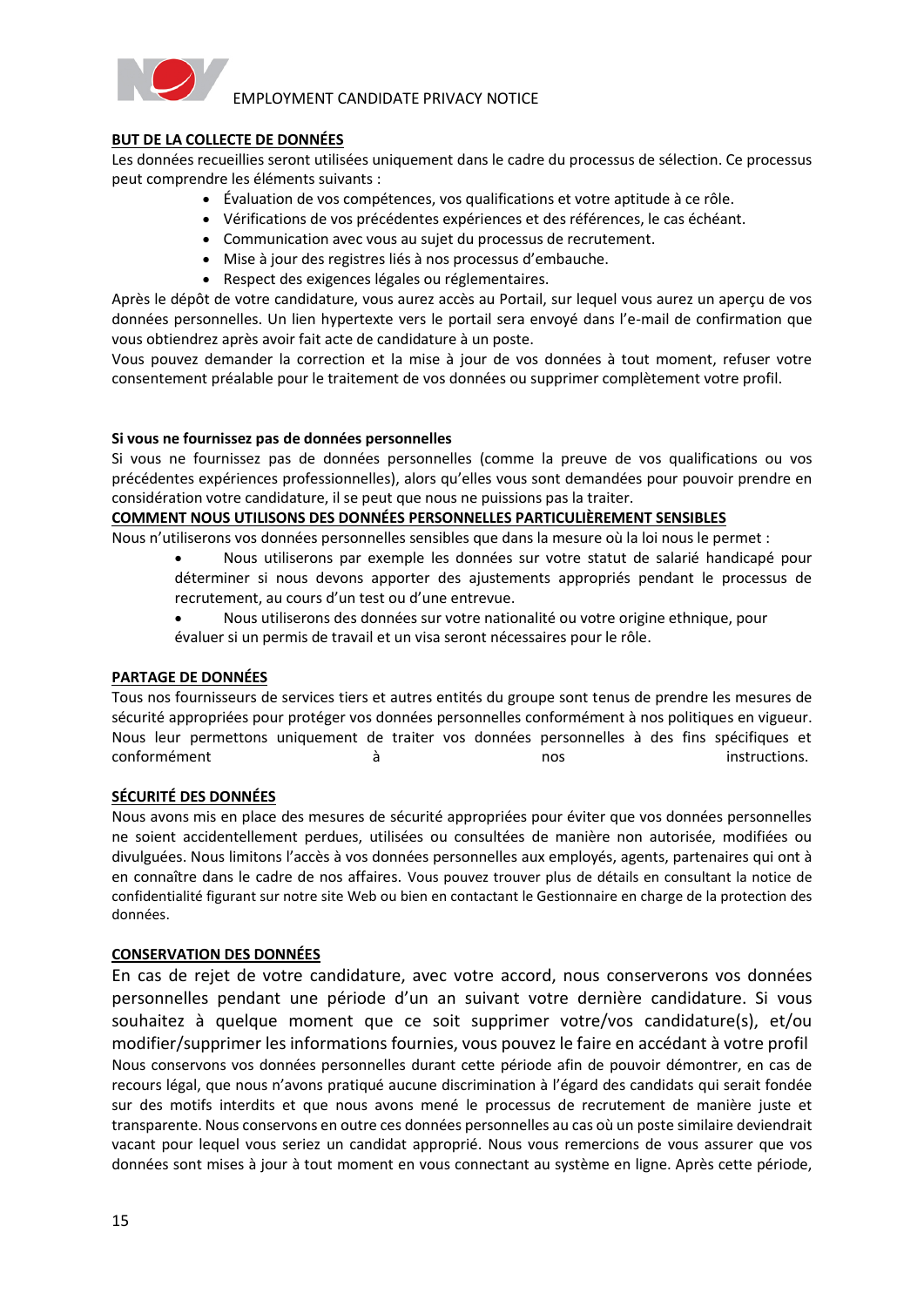

nous détruirons vos données personnelles en toute sécurité conformément à notre politique de conservation des données.

# <span id="page-15-0"></span>KR - 채용 후보자 개인정보 관련 공지

NOV 와 그 계열사들은<<이하 NOV>> 귀하의 프라이버시를 존중하고, 귀하의 개인정보 보호를 위해 노력하고 있습니다. 이 공지의 목적은 귀하의 개인정보가 채용절차에 있어서 왜 활용되고 어떻게 사용되는지 그리고 얼마나 보관되는지 알려 드리기 위함입니다.

귀하의 개인정보 보안과 관련된 모든 질의 및 불편사항들은 당사의 데이터 보호 메니져에게 문의해 주시길 바랍니다.

[dpm@nov.com](mailto:dpm@nov.com) (채용 관련 지원서는 여기로 보내지 말아 주십시오)

#### **수집하는 개인 데이터**

귀하의 지원과 관련하여 당사는 다음 범주의 개인 데이터를 수집, 사용 및 저장합니다.

- 이력서(CV)에 기재된 자료와 자기소개서에 포함된 개인 데이터.
- 지원서에 제공한 데이터와 당사와 인터뷰하는 동안 귀하가 제공한 모든 데이터.
- 참조인이 귀하에 대해 당사에 제공한 개인 데이터(해당되는 경우)

#### **데이터는 어떻게 수집됩니까?**

후보자에 대한 개인 데이터는 다음 자료에서 수집합니다.

- 후보자가 제출한 자료.
- 귀하가 지명한 참조인
- 공개적으로 액세스할 수 있는 정보

#### **데이터 수집 목적**

수집된 데이터는 오직 채용 절차에서만 사용됩니다. 이 프로세스에는 다음이 포함될 수 있습니다.

- 귀하의 해당 역할에 대한 기술, 자격 및 적합성을 평가합니다.
- 해당되는 경우 배경 및 참조인 확인을 수행합니다.
- 채용 프로세스에 대해 귀하와 소통합니다.
- 당사 채용절차와 관련된 기록들을 보관합니다.
- 법적 또는 규제 요건들을 준수합니다.

귀하의 지원절차가 끝나면, 귀하가 당사 포털에 접속하여 개인 데이터를 확인할 수 있습니다. 포털 하이퍼링크는 입사 지원 후 확인 이메일에 전송됩니다.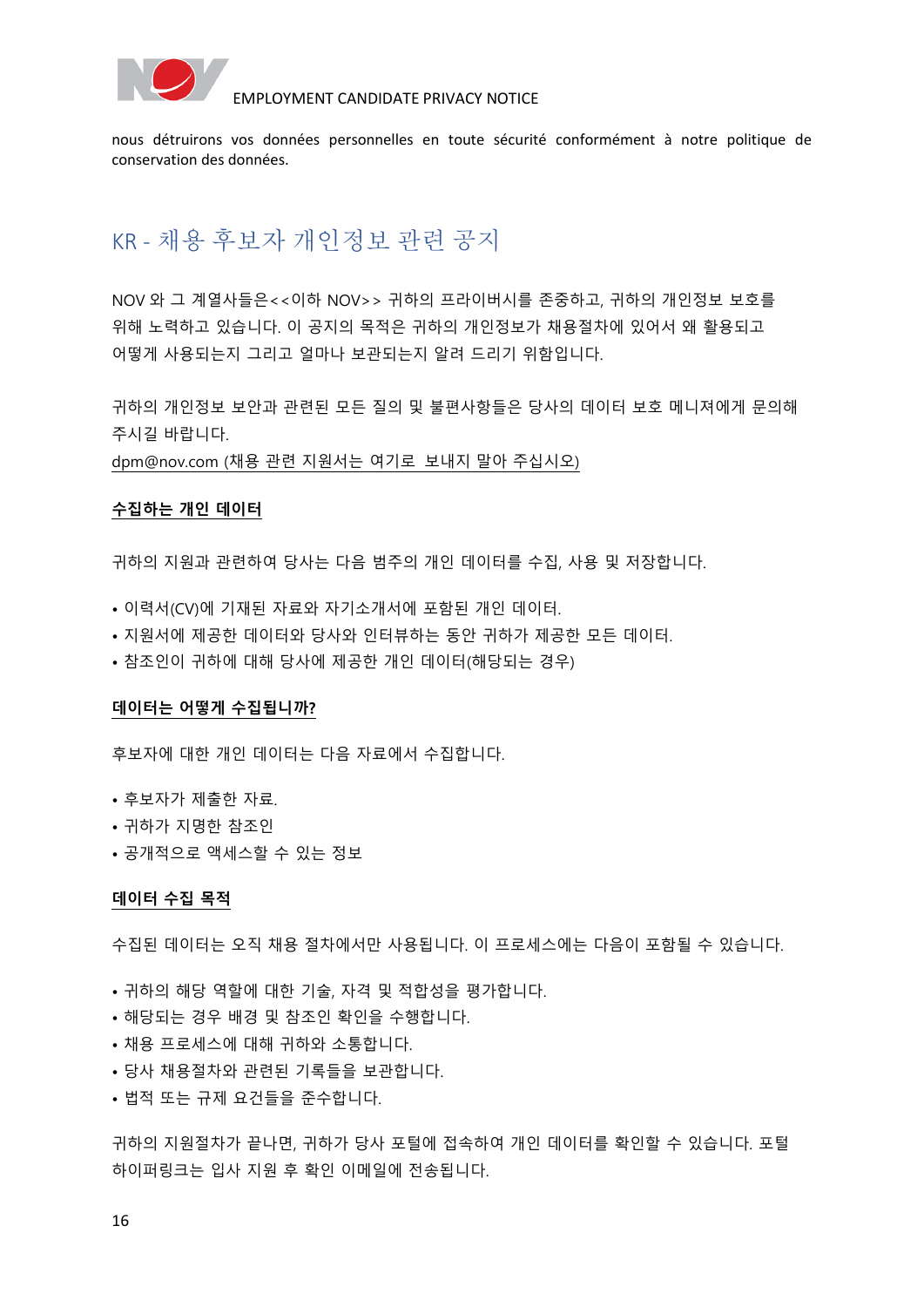

언제든지 데이터의 수정 및 업데이트를 요청하거나, 데이터 처리에 대한 이전 동의를 거부하거나, 프로필을 완전히 삭제할 수 있습니다.

#### **개인 데이터를 제공하지 않는 경우**

당사가 요청 시 귀하의 지원서(예: 자격 증명 또는 근무 이력)를 검토하는 데 필요한 개인 데이터를 제공하지 않는 경우, 당사는 귀하의 지원서를 더 이상 처리하지 못할 수 있습니다.

#### **특히 중요한 개인 데이터의 사용 방법**

당사는 법률에서 허용하는 한도 내에서만 귀하의 민감한 개인 데이터만 사용할 것입니다.

• 귀하의 장애 상태에 대한 데이터를 사용하여 채용 절차 중에 당사가 귀하에게 적절한 편의를 제공해야 하는지 여부(예: 테스트 또는 면접 중에 이 편의가 필요한지 여부)를 고려할 것입니다.

• 귀하의 국적 또는 민족성에 대한 데이터를 사용하여 해당 역할에 대한 취업 허가서 및 비자가 필요한지 여부를 평가할 것입니다.

#### **데이터 공유**

당사의 모든 서비스 공급업체와 그룹의 기타 조직들은 당사의 정책에 따라 귀하의 개인 데이터를 보호하기 위해 적절한 보안 조치를 취해야 합니다. 당사는 그 조직들에게 당사의 지침에 따라 특정 목적으로만 귀하의 개인 데이터를 처리할 수 있도록 허용합니다.

#### **데이터 보안**

당사는 귀하의 개인 데이터가 실수로 분실, 사용 또는 무단 액세스, 변경 또는 공개되지 않도록 적절한 보안 조치를 마련했습니다. 당사는 귀하의 개인 데이터에 대한 액세스를 업무상 필요한 직원, 대리인, 계약자 및 기타 관계 제 3 자로 제한합니다. 자세한 내용은 당사의 웹 사이트 개인 정보 취급 방침을 참조하거나 Data Protection Manager 에 문의하여 확인할 수 있습니다.

#### **데이터 보존**

귀하가 채용에 불합격하는 경우, 당사는 귀하의 마지막 지원일 이후와 귀하의 동의에 따라 귀하의 개인 데이터를 1 년 동안 보존합니다. 언제든지 귀하의 프로필에 액세스하여 지원을 철회하거나 정보를 변경/삭제할 수 있습니다.

우리는 법적 소송 시 금지 사유에 따라 후보자를 차별하지 않고 공정하고 투명하게 채용 활동을 실시했음을 보여줄 수 있도록 귀하의 개인 정보를 그 기간 동안 보관합니다.

귀하가 적합한 유사한 공석이 당사에 발생하여 귀하가 적합한 후보자가 될 경우 당사는 이러한 개인 데이터를 추가로 보관합니다. 온라인 시스템에 로그인하여 데이터를 항상 최신 상태로 유지하십시오.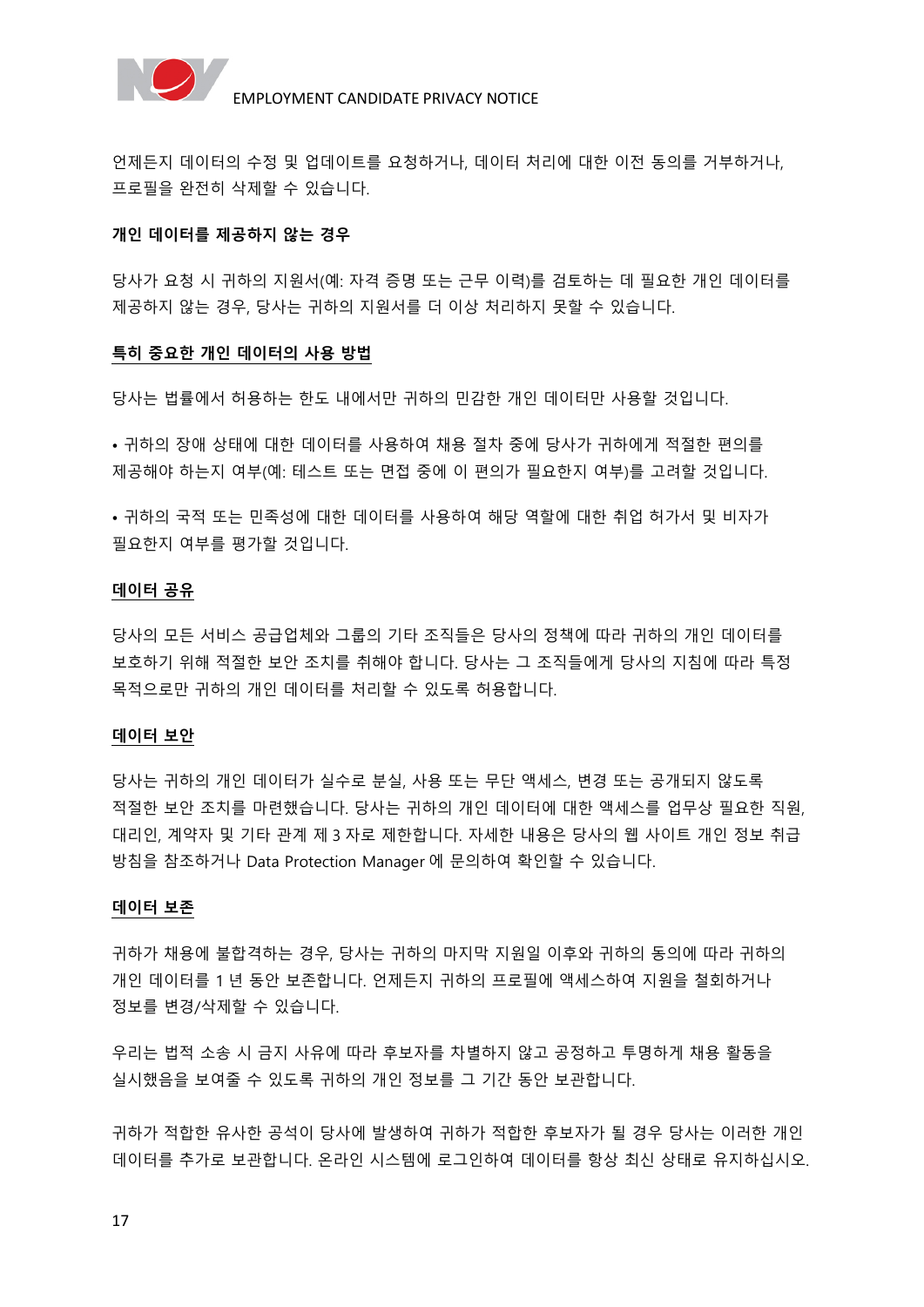

이 기간이 지나면 당사의 데이터 보존 정책에 따라 귀하의 개인 데이터를 안전하게 파기할 것입니다.

# <span id="page-17-0"></span>NL - Privacyverklaring voor sollicitanten

National Oilwell Varco en haar dochterondernemingen "NOV" respecteren uw privacy en zetten zich in voor de bescherming van uw persoonlijke gegevens. Deze mededeling is bedoeld om u te informeren over hoe en waarom uw persoonlijke gegevens zullen worden gebruikt, namelijk voor de werving, en hoe lang deze zullen worden bewaard.

Voor alle vragen en klachten met betrekking tot de veiligheid en privacy van uw gegevens kunt u contact opnemen met onze Data Protection Manager: dpm@nov.com (stuur a.u.b. geen sollicitaties naar deze inbox).

#### **PERSOONLIJKE GEGEVENS DIE WE VERZAMELEN**

In verband met uw sollicitatie zullen wij de volgende categorieën van persoonlijke gegevens over u verzamelen, gebruiken en opslaan:

- De gegevens die u ons in uw curriculum vitae (CV) heeft verstrekt en de persoonsgegevens die in uw sollicitatiebrief zijn opgenomen.
- De gegevens die u op ons sollicitatieformulier heeft verstrekt en de gegevens die u ons tijdens gesprekken bij ons ter plaatse heeft verstrekt.
- De persoonsgegevens die u ons over u heeft verstrekt door uw referenten (indien van toepassing).

#### **HOE WORDEN UW GEGEVENS VERZAMELD?**

Wij verzamelen persoonlijke gegevens over kandidaten uit de volgende bronnen:

- U, de kandidaat.
- Uw genoemde referenten.
- Uit publiek toegankelijke bronnen.

#### **DOEL VAN DE GEGEVENSVERZAMELING**

De verzamelde gegevens worden uitsluitend gebruikt voor het selectieproces. Dit proces kan het volgende omvatten:

- Beoordeling van uw vaardigheden, kwalificaties en geschiktheid voor de functie.
- Het uitvoeren van achtergrond- en referentiecontroles, indien van toepassing.
- Communiceren met u over het rekruteringsproces.
- Bewaren van gegevens met betrekking tot onze wervingsprocessen.
- Voldoen aan wettelijke of reglementaire vereisten.

Na uw sollicitatie heeft u toegang tot de Portal, waarbinnen u inzicht heeft in uw persoonlijke gegevens. Een hyperlink naar de Portal wordt verstuurd in de bevestigingsmail die u ontvangt na het solliciteren naar een functie.

U kunt te allen tijde vragen om correctie en bijwerking van uw gegevens, uw eerdere toestemming voor de verwerking van uw gegevens weigeren of uw profiel volledig verwijderen.

#### **Als u geen persoonlijke gegevens verstrekt**

Als u op verzoek geen persoonlijke gegevens verstrekt, die nodig zijn voor de beoordeling van uw sollicitatie (zoals bewijzen van kwalificaties of arbeidsverleden), kunnen wij uw sollicitatie mogelijk niet verder in behandeling nemen.

#### **HOE WIJ BIJZONDER GEVOELIGE PERSOONSGEGEVENS GEBRUIKEN**

Wij zullen uw gevoelige persoonlijke gegevens alleen gebruiken voor zover de wet ons dat toestaat: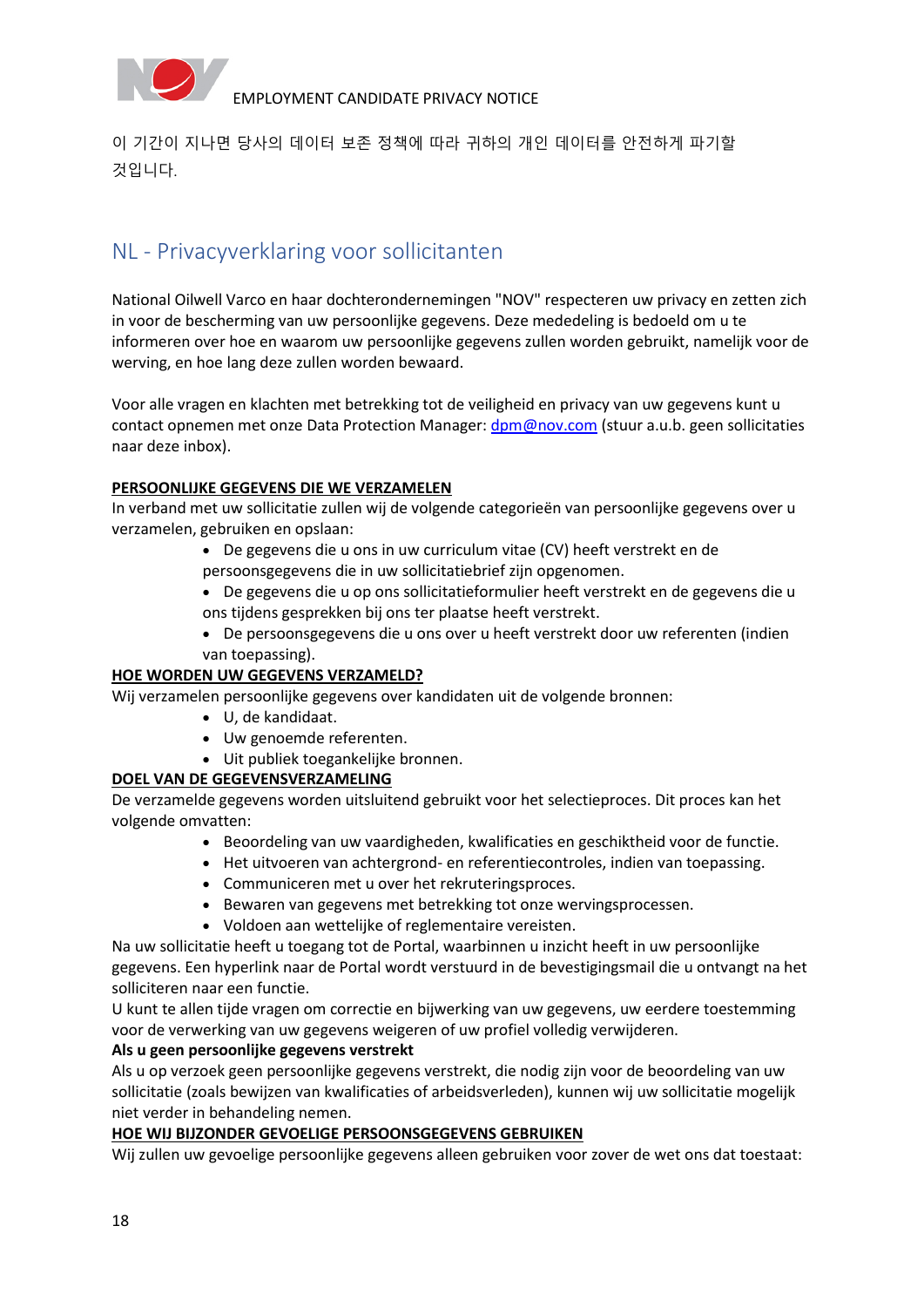

- Wij zullen de gegevens over uw handicap gebruiken om na te gaan of wij tijdens het recruitment proces de nodige aanpassingen moeten doen, bijvoorbeeld of er tijdens een test of een interview aanpassingen moeten worden gedaan.
- We zullen gegevens over uw nationaliteit of etniciteit gebruiken om te beoordelen of een werkvergunning en een visum nodig zijn voor de functie.

#### **GEGEVENS DELEN**

Al onze externe dienstverleners en andere entiteiten van de groep zijn verplicht om passende veiligheidsmaatregelen te nemen om uw persoonlijke gegevens te beschermen in overeenstemming met ons beleid. Wij staan hen alleen toe om uw persoonlijke gegevens te verwerken voor bepaalde doeleinden en in overeenstemming met onze instructies

#### **VEILIGHEID VAN GEGEVENS**

Wij hebben passende veiligheidsmaatregelen getroffen om te voorkomen dat uw persoonlijke gegevens per ongeluk verloren gaan, worden gebruikt of toegankelijk zijn voor onbevoegden, worden gewijzigd of openbaar worden gemaakt. Wij beperken de toegang tot uw persoonlijke gegevens tot die werknemers, agenten, aannemers en andere derden die een zakelijke noodzaak hebben om kennis te nemen. Meer details kunnen worden verkregen via onze website privacyverklaring of door contact op te nemen met de Data Protection Manager.

### **GEGEVENSVERKLARING**

**Indien u niet geschikt bent voor de functie, kunnen wij met uw toestemming de persoonsgegevens en details voor een periode van jaar na sollicitatiedatum in bestand houden. Als u dit op enig moment gewijzigd wilt zien en/of informatie wil wijzigen/verwijderen, kunt u dit doen door naar uw profiel te gaan en daar aan te passen.**

Wij bewaren uw persoonlijke gegevens gedurende die periode zodat wij, in geval van een juridische claim, kunnen aantonen dat wij kandidaten niet op verboden gronden hebben gediscrimineerd en dat wij de werving op een eerlijke en transparante manier hebben uitgevoerd. Verder bewaren wij dergelijke persoonlijke gegevens voor het geval er een vergelijkbare functie vrijkomt waarvoor u een passende kandidaat bent. Zorg ervoor dat uw gegevens te allen tijde up-to-date worden gehouden door in te loggen in het online systeem. Na deze periode zullen wij uw persoonlijke gegevens veilig vernietigen in overeenstemming met ons beleid voor het bewaren van gegevens.

# <span id="page-18-0"></span>NO - Personvernerklæring for kandidater

National Oilwell Varco og våre datterselskaper, «NOV», respekterer ditt personvern og er forpliktet til å beskytte dine personligopplysninger. Denne personvernerklæringen vil informere deg om hvordan og hvorfor dine personopplysninger blir brukt i forbindelse med rekrutteringsprosessen og hvor lenge opplysningene vil bli lagret.

Vennligst kontakt vår databehandlingsansvarlig for alle henvendelser og klager angående sikkerhet og personvern: [dpm@nov.com](mailto:dpm@nov.com) (vennligst ikke send søknader til denne epostadressen)

#### **PERSONOPPLYSNINGER VI SAMLER INN**

I forbindelse med din søknad vil vi samle inn, bruke og lagre følgende personopplysninger:

- Personopplysninger du har gitt oss i din CV og søknadsbrev.
- Opplysningene du har oppgitt i vårt søknadsskjema og eventuelle opplysninger du gir oss under et intervju.
- Eventuelle personopplysninger som er oppgitt av dine referanser.

### **HVORDAN ER DINE OPPLYSNINGER SAMLET INN?**

Vi bruker følgende kilder for å samle inn personopplysninger om kandidater:

• Du, kandidaten.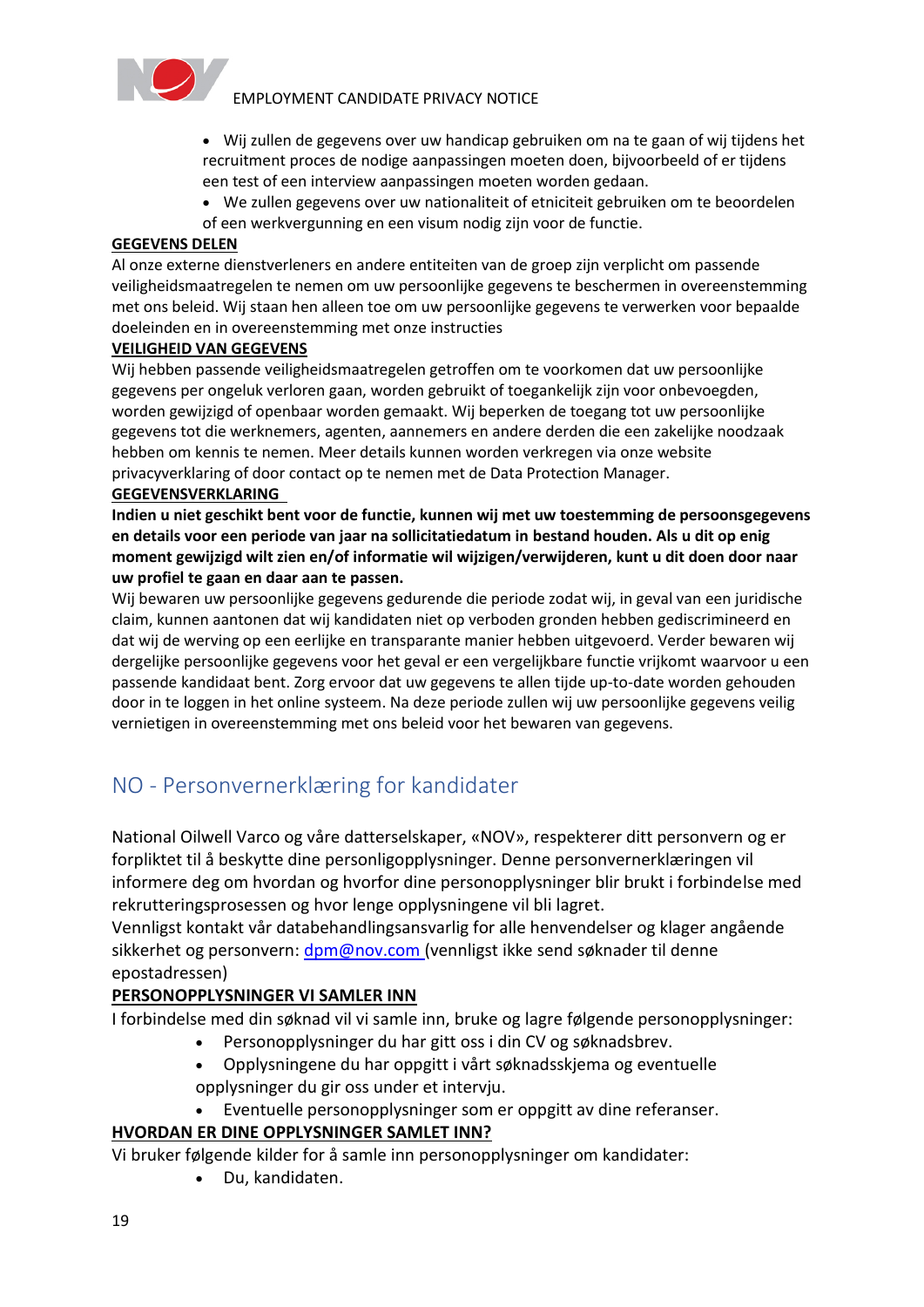

- Oppgitte referanser.
- Offentlig tilgjengelige kilder.

### **FORMÅLET MED DATAINNSAMLINGEN**

Personopplysningene er kun samlet inn for å benyttes i utvelgelsesprosessen. Denne prosessen kan omfatte følgende:

- Vurdere dine ferdigheter, kvalifikasjoner og egnethet for stillingen.
- Gjennomføre bakgrunns- og referansesjekk (der det er aktuelt).
- Kommunisere med deg angående rekrutteringsprosessen.
- Oppbevare dokumentasjon knyttet til våre ansettelsesprosesser.
- Overholde juridiske eller forskriftsmessige krav.

Du vil kunne se dine personopplysninger i vår rekrutteringsportal. Du vil få tilgang til rekrutteringsportalen etter at du har sendt din søknad og en lenke vil bli sendt til deg i bekreftelsen du mottar etter at søknaden er sendt.

Du kan til ethvert tidspunkt oppdatere og korrigere dine data, trekke tilbake ditt samtykke til behandling av personopplysningene eller slette profilen din.

### **Hvis du ikke oppgir personopplysninger**

Det kan hende at vi ikke kan behandle søknaden din hvis du ikke oppgir de personopplysningene som er nødvendig (for eksempel dokumentasjon relatert til kvalifikasjoner eller arbeidserfaring).

### **HVORDAN BRUKER VI SÆRLIG SENSISTIVE PERSONOPPLYSNINGER**

Vi vil bare bruke dine sensitive personopplysninger når vi har juridisk grunnlag for det:

- Vi vil bruke opplysninger om funksjonsevne for å vurdere behovet for tilrettelegging under rekrutteringsprosessen, for eksempel om det er behov for tilrettelegging under en test eller et intervju.
- Vi vil bruke opplysninger om nasjonalitet og etnisitet for å vurdere om arbeidstillatelse eller visum vil være nødvendig for rollen.

### **DELING AV PERSONOPPLYSNINGER**

Alle våre tredjeparts tjenesteleverandører er pålagt passende sikkerhetstiltak for å beskytte dine personlige opplysninger i tråd med våre retningslinjer. De har kun tillatelse til å behandle dine personopplysninger i henhold til det spesifiserte formålet og i samsvar med våre instruksjoner.

### **DATASIKKERHET**

Vi har iverksatt passende sikkerhetstiltak for å forhindre at dine personopplysninger blir tapt ved et uhell, blir brukt, gjort tilgjengelig eller endret på en uautorisert måte. Tilgangen til dine personlige opplysninger er begrenset til ansatte, agenter, kontraktører og andre tredjeparts virksomheter som har behov for informasjonen. Vennligst se personvernerklæringen på vår nettside eller ta kontakt med vår databehandlingsansvarlig for mer informasjon.

### **LAGRING AV PERSONOPPLYSNINGER**

**Hvis din søknad ikke blir valgt ut for videre behandling lagrer vi dine  personopplysninger i ett år etter siste søknadsdato i henhold til ditt samtykke. Du kan på et hvilket som helst tidspunkt trekke din søknad/søknader og/eller endre/slette din informasjon ved å gå til din profil i vårt rekrutteringssystem.**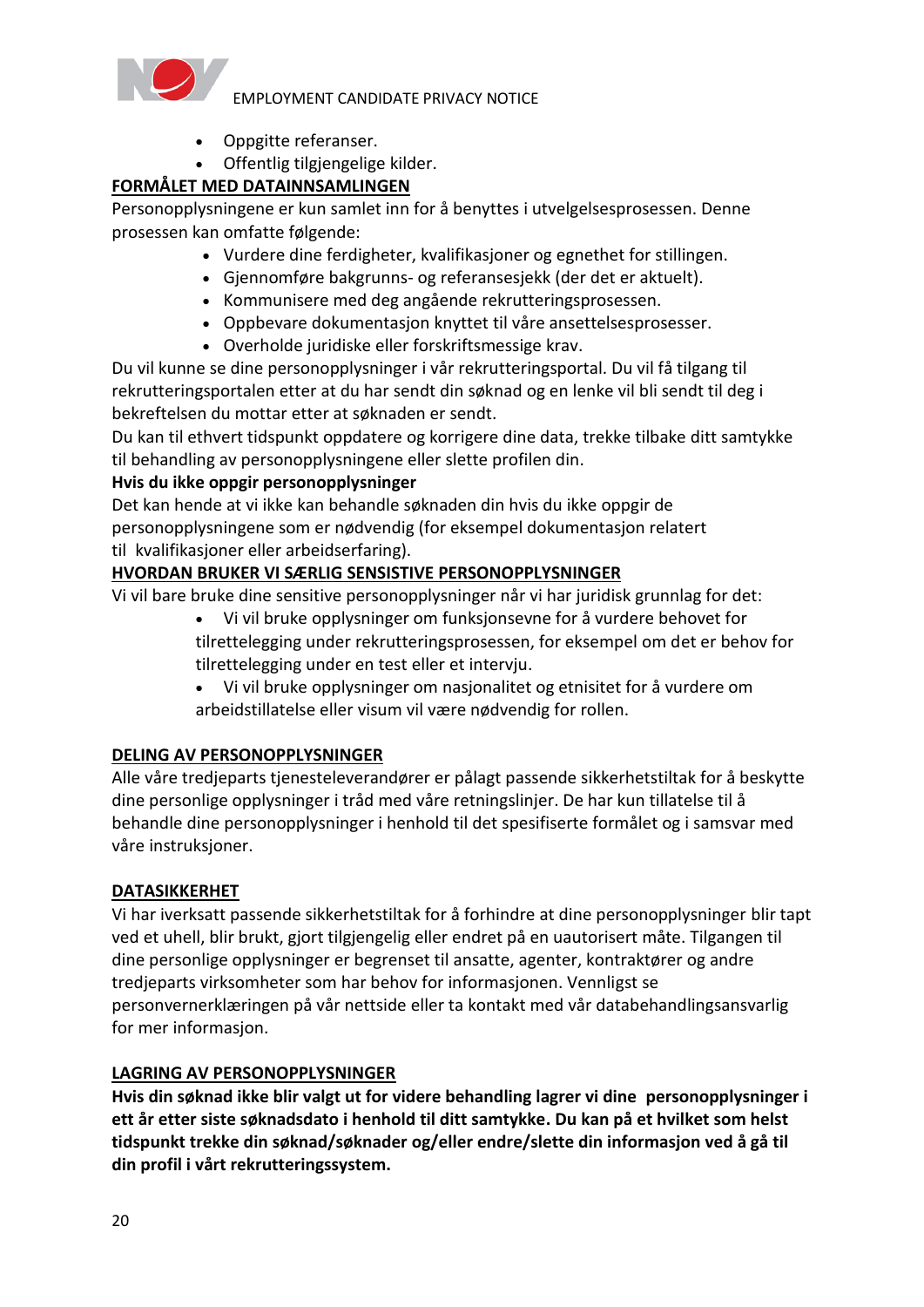

Dine personopplysninger er lagret i denne perioden slik at vi kan demonstrere at vi ikke har diskriminert kandidater og at vi har gjennomført rekrutteringsprosessen på en rettferdig måte i henhold til eventuelle juridiske krav. Vi lagrer også dine personopplysninger for lignende roller hvor du er en aktuell kandidat. Vennligst sørg for at dine opplysninger er oppdatert til enhver tid ved å logge inn i vårt rekrutteringssystem. Etter denne perioden dine personopplysninger bli slettet på en sikker måte i henhold til vår personvernerklæring.

# <span id="page-20-0"></span>RU -Уведомление о порядке использования личной информации, полученной при приеме кандидата на работу

Компания «National Oilwell Varco» и ее дочерние компании, «NOV», с уважением относятся к Вашей конфиденциальной информации и приняли на себя обязательство по защите Ваших персональных данных. Целью данного уведомления является информирование Вас о том, каким образом и для чего будут использоваться Ваши персональные данные, а именно, с целью осуществления подбора персонала, а также информирование о периоде хранения Ваших персональных данных.

В случае возникновения каких-либо вопросов и претензий касательно безопасности и конфиденциальности Ваших данных просим обращаться к нашему Менеджеру по защите персональных данных: [dpm@nov.com](mailto:dpm@nov.com) (просим не направлять отклики на вакансии на данный ящик). **ПЕРСОНАЛЬНЫЕ ДАННЫЕ, СБОР КОТОРЫХ МЫ ОСУЩЕСТВЛЯЕМ**

В связи с Вашим откликом на вакансию мы осуществим сбор, использование и хранение следующих категорий персональных данных, касающихся Вас:

- Данные, предоставленные Вами в Вашем резюме (CV) и персональные данные, содержащиеся в Вашем сопроводительном письме.
- Данные, предоставленные Вами в нашей анкете и в ходе собеседования в нашей компании.
- Любые касающиеся Вас персональные данные, предоставленные нам Вашими рекомендателями (если применимо).

#### **КАК МЫ ОСУЩЕСТВЛЯЕМ СБОР ВАШИХ ДАННЫХ?**

Мы осуществляем сбор персональных данных наших кандидатов из следующих источников:

- Вы, кандидат.
- Названные Вами рекомендатели.
- Из общедоступных источников.

#### **ЦЕЛЬ СБОРА ДАННЫХ**

Собранные данные будут использоваться исключительно для процесса отбора. Данный процесс может включать следующее: 

- Оценку Ваших навыков, квалификации и пригодности для соответствующей должности.
- Проведение проверки биографических данных и данных, указанных в рекомендациях, если применимо.
- Коммуникации с Вами в связи с процессом привлечения персонала.
- Ведение записей по нашему процессу приема на работу.
- Соответствие законодательным или регуляторным требованиям.

После Вашего отклика на вакансию Вам будет предоставлен доступ к порталу, на котором Вы ознакомитесь с Вашими персональными данными. Ссылка на портал будет направлена в письмеподтверждении по электронной почте, которое Вы получите после подачи отклика на вакансию.

Вы можете запросить изменение и обновление Ваших данных в любое время, отказать в согласии на обработку Ваших данных или полностью удалить Ваш профиль.

#### **Если Вы не предоставляете Ваши персональные данные**